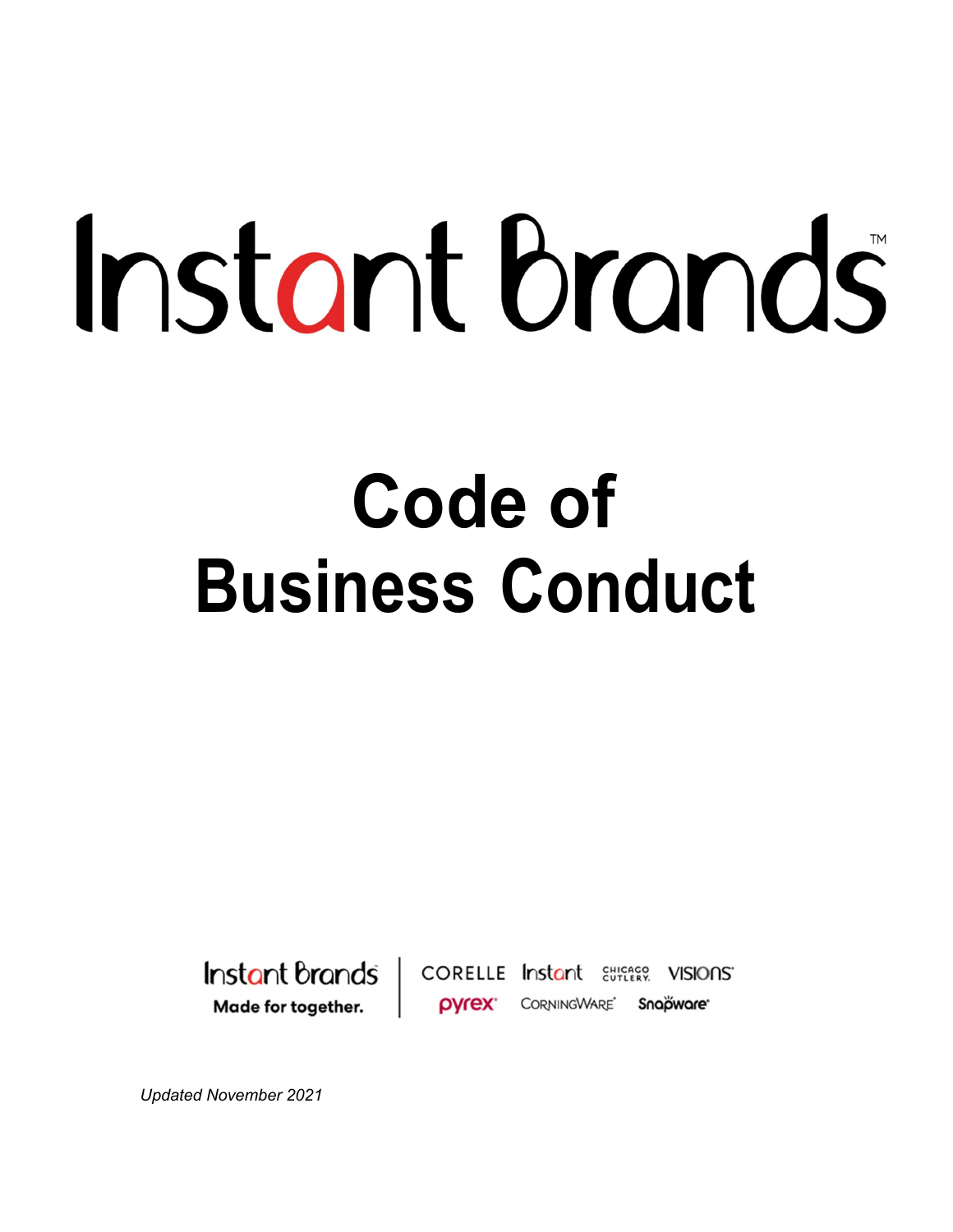# **TABLE OF CONTENTS**

| Compliance with Anti-Corruption Laws, Interacting with Government Officials, and Offering |  |  |  |
|-------------------------------------------------------------------------------------------|--|--|--|
|                                                                                           |  |  |  |
|                                                                                           |  |  |  |
|                                                                                           |  |  |  |
|                                                                                           |  |  |  |
|                                                                                           |  |  |  |
|                                                                                           |  |  |  |
|                                                                                           |  |  |  |
|                                                                                           |  |  |  |
|                                                                                           |  |  |  |
|                                                                                           |  |  |  |
|                                                                                           |  |  |  |
|                                                                                           |  |  |  |
|                                                                                           |  |  |  |
|                                                                                           |  |  |  |
|                                                                                           |  |  |  |
|                                                                                           |  |  |  |
|                                                                                           |  |  |  |
|                                                                                           |  |  |  |
|                                                                                           |  |  |  |
|                                                                                           |  |  |  |
|                                                                                           |  |  |  |
|                                                                                           |  |  |  |
|                                                                                           |  |  |  |
|                                                                                           |  |  |  |
|                                                                                           |  |  |  |
|                                                                                           |  |  |  |
|                                                                                           |  |  |  |
|                                                                                           |  |  |  |
|                                                                                           |  |  |  |
|                                                                                           |  |  |  |
|                                                                                           |  |  |  |
|                                                                                           |  |  |  |
|                                                                                           |  |  |  |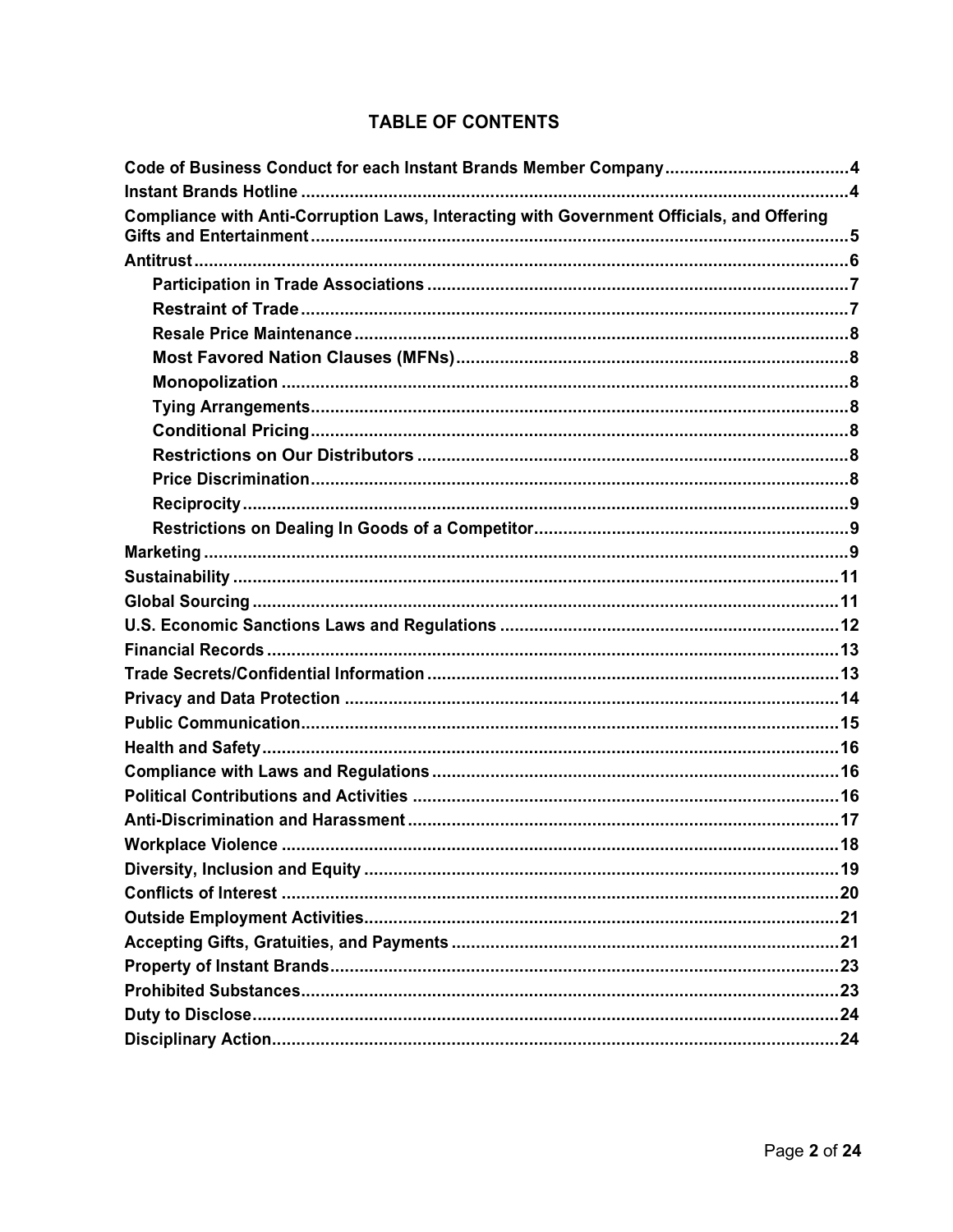#### Letter from President and CEO Ben Gadbois

Dear Team Member:

The Instant Brands Code of Business Conduct is one of the ways we put our values into practice at each Instant Brands company. It is built around the recognition that everything we do in connection with our work will be, and should be, measured against the highest possible standards of ethical business conduct. Our commitment to the highest standards helps us hire great people, build great products, and attract loyal consumers. Respect for our consumers, for the opportunity to delight, and for each other, are foundational to our success, and are something we must support every day.

Making good decisions and ethical choices in our work builds trust in each other and with our consumers, customers, and partners. You should never compromise your personal integrity or the company's reputation and trust in exchange for any short-term gain. We make ethical choices when integrity, honesty, and compliance guide our decision-making. We should always be transparent about our motives, learn from our mistakes, and ask for help when faced with a difficult situation.

Our Company Values are key to our success and must be prioritized to drive RESULTS and maintain our INTEGRITY. They are:

- We are ONE TEAM that drives results and creates value together.
- We love our consumers and we WOW them!
- We challenge each other, always have an OPEN MINDSET, and welcome new ideas.
- We are a GLOBAL company and we think and act globally.
- We have INTEGRITY in all that we do.

Please read the Code of Business Conduct and remember our Values. We must follow both in spirit and letter. Each of us has a personal responsibility to incorporate, and to encourage others to incorporate, the principles of both the Code of Business Conduct and our Values into everything that we do. If you have a question or ever think that one of your fellow Team Members or the company as a whole may be falling short of our commitment, don't be silent. We want – and need – to hear from you. We are ONE TEAM that drives results and creates value TOGETHER. We can't do that without each of YOU.

Sincerely,

 $\frac{3}{2}$ 

Ben Gadbois, Chief Executive Officer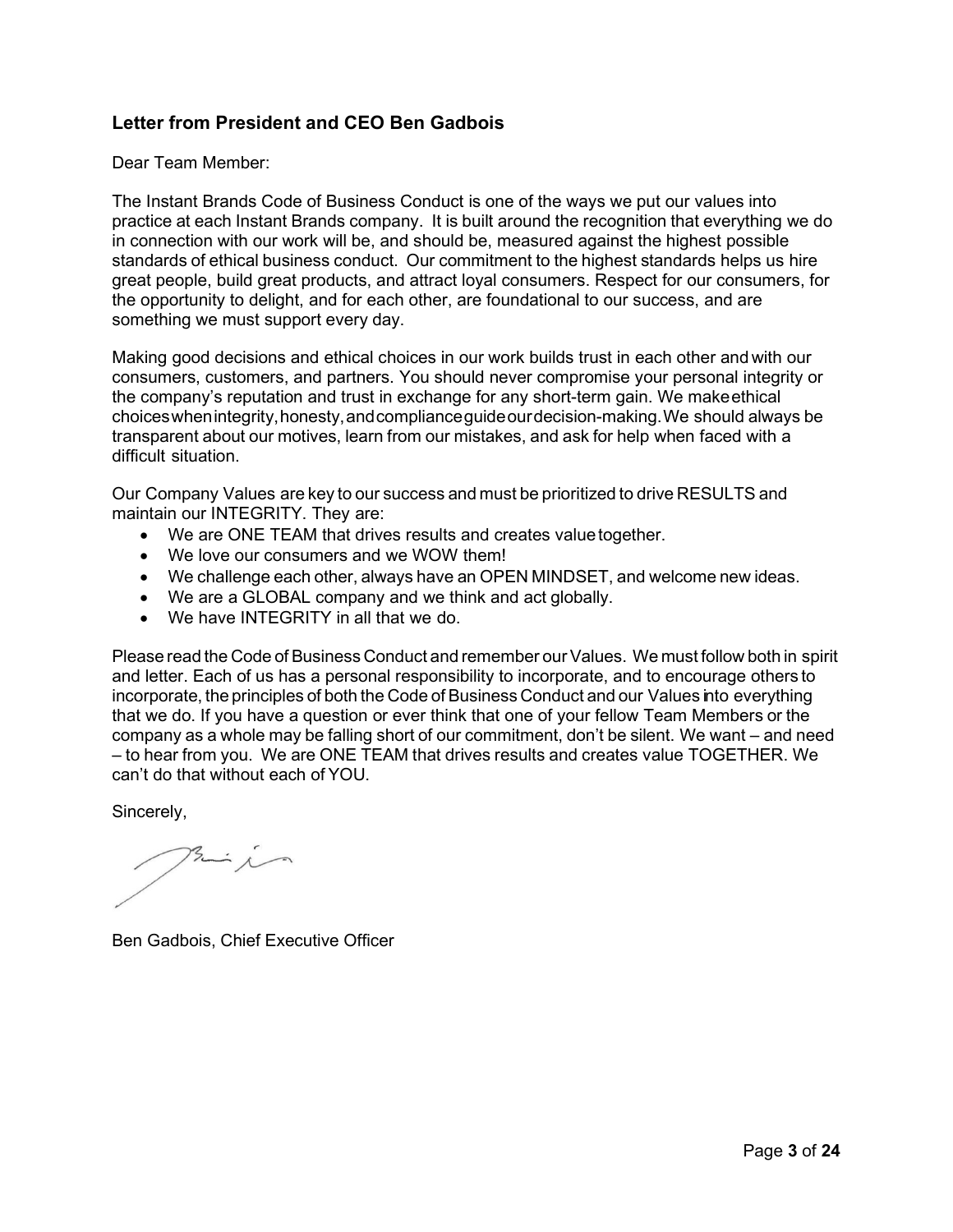# Code of Business Conduct for each Instant Brands Member Company

This Code of Business Conduct (this "Code") applies to each and every employee of an Instant Brands company. The references to Instant Brands contained in this Code applies to each and every Instant Brands company.

Our company values are reflected in this Code, and it is important that our business partners act with the same level of integrity and ethics that we expect from our employees. For this reason, we expect our business partners and their employees to act in a manner that is consistent with the standards set forth in this Code. We will take appropriate measures to address business partners that have not met our expectations under this Code.

# Instant Brands Hotline

Throughout this Code, you will be given advice on where to turn for additional information or who to call if you suspect that someone has violated a business conduct guideline. The most important thing to remember is that when you do have a question, **DON'T TAKE CHANCES!** Get the right answer. Ask your supervisor. If your supervisor doesn't know the answer, it is his or her responsibility to find the answer and get back to you.

If, for some reason, you do not feel comfortable talking with your supervisor, you do have options. Contact the head of your functional group, your Human Resources Manager, the Legal Department or call the Instant Brands Hotline.

#### Website: https://www.lighthouse-services.com/instantbrands

|  |  | <b>Toll-Free Telephone:</b> |
|--|--|-----------------------------|
|--|--|-----------------------------|

| Australia (Optus)              | 1-800-551-155   |
|--------------------------------|-----------------|
| Australia (Telstra)            | 1-800-881-011   |
| Canada: English                | 844-280-0005    |
| Canada: French                 | 855-725-0002    |
| Canada: Spanish                | 800-216-1288    |
| China (North, Beijing<br>CNCG) | 108-888         |
| China (South,                  | 10-811          |
| Shanghai - China               |                 |
| Telecom)                       |                 |
| Japan (KDDI)                   | 00-539-111      |
| Japan (NTT)                    | 0034-811-001    |
| Japan (Softbank                | 00-663-5111     |
| Telecom)                       |                 |
| Malaysia                       | 1-800-80-0011   |
| Mexico                         | 01-800-681-5340 |
| Singapore (SingTel)            | 800-011-1111    |
| Singapore (StarHub)            | 800-001-0001    |
| Korea, Republic (KT)           | 00-729-11       |
| Korea, Republic                | 00-369-11       |
| $(LGU+)$                       |                 |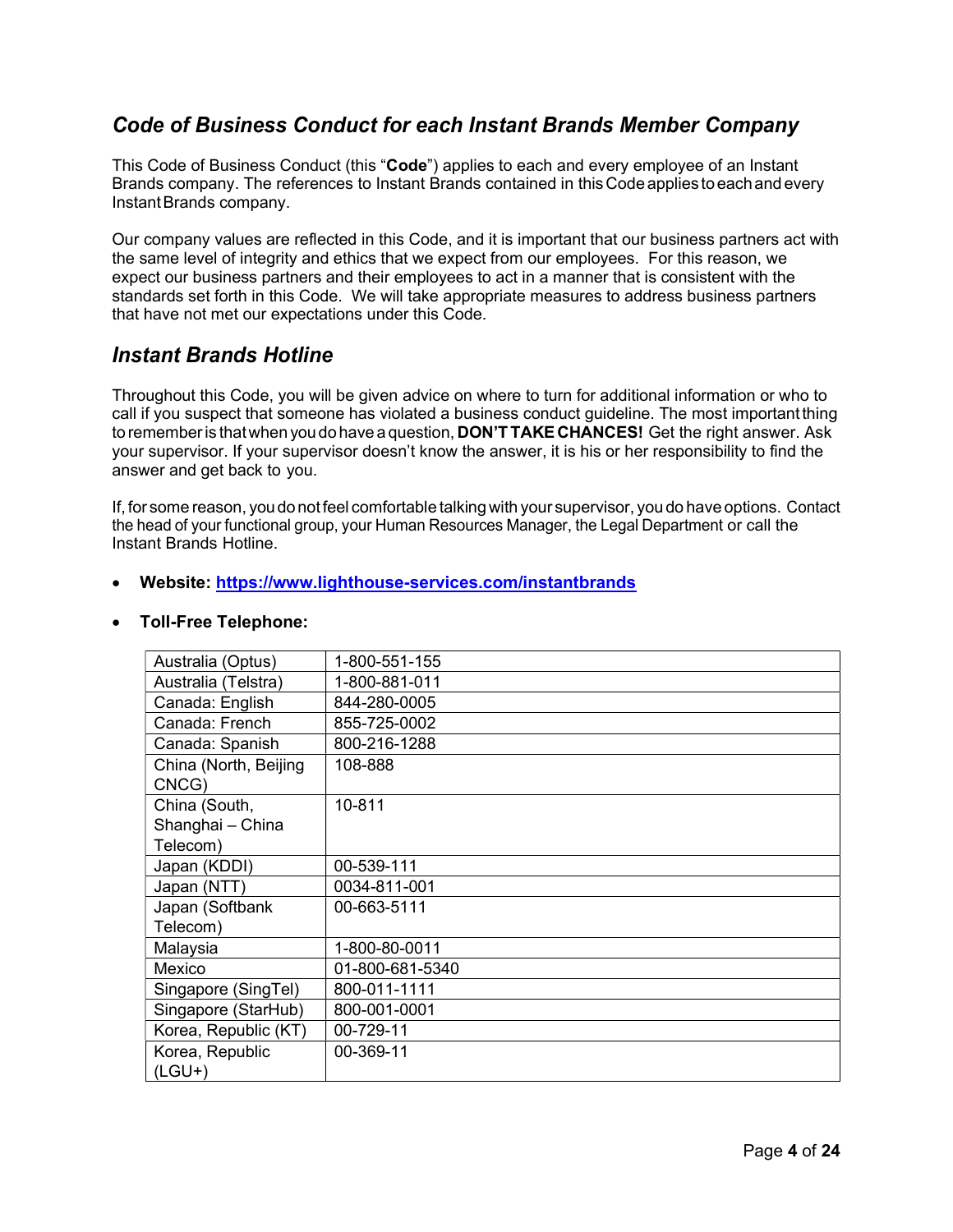| Korea, Republic              | 00-309-11                                    |
|------------------------------|----------------------------------------------|
| (Sejong Telecom)             |                                              |
| Korea, Republic (US          | 550-HOME                                     |
| Milltary Bases KT)           |                                              |
| Korea, Republic (US          | 550-2USA                                     |
| <b>Milltary Bases Sejong</b> |                                              |
| Telecom)                     |                                              |
| Taiwan                       | 00-801-102-880                               |
| United Kingdom               | 0-800-89-0011                                |
| USA: English                 | 844-280-0005                                 |
| USA: Spanish                 | 800-216-1288                                 |
| Any Other                    | 800-603-2869 (must dial country access code) |

- E-mail: reports@lighthouse-services.com (must include company name with report)
- Fax: (215) 689-3885 (must include company name with report)

Instant Brands customers and suppliers also have a responsibility to report Instant Brands employees who violate business and conduct policies. The customers and suppliers can also call the Hotline.

Calls to the Hotline are kept confidential and may be made anonymously. If known, the identity of the caller will not be given to anyone except as required by law or as needed for investigative purposes. Any employee who retaliates against another employee, customer, or supplier for submitting a question or report of a suspected violation (whether on the Hotline or otherwise) will face disciplinary action.

# Compliance with Anti-Corruption Laws, Interacting with Government Officials, and Offering Gifts and Entertainment

Bribery is illegal and we prohibit bribery of any kind. An improper payment to gain an advantage in any situation is never acceptable and exposes you and Instant Brands to reputational damage and the possibility of criminal sanctions and/or civil liability pursuant to national, state, local, and foreign anti-bribery laws. Special care is required when dealing directly or indirectly with government officials (which includes employees of government-owned or controlled enterprises) because special laws and considerations apply to providing things of value to such officials. The sanctions for violating these laws can be severe, including significant individual and corporate fines, and even imprisonment. Instant Brands employees must not pay bribes to government officials, and must comply with all anti-bribery and corruption laws and regulations that are applicable to our business.

The prohibitions against improper payments include offering gifts or business entertainment for improper purposes. For that reason, expenditures directly related to the promotion or demonstration of the Company's business products or services may be acceptable if they are (a) approved by a member of the Executive Team as required by the Travel and Other Business Expense Policy and (b) reasonable and are not made to secure an improper advantage. However, nothing should be offered to a government official, or to anyone, if it could reasonably be perceived as an attempt to influence a business or official decision and/or obtain or retain an unfair business or any advantage, or if it would adversely affect the Company's reputation. These principles must be followed regardless of the monetary value of anything given to a government official or any other third party.

The Foreign Corrupt Practices Act ("FCPA"), the most relevant anti-bribery law in the U.S. that applies to Instant Brands' business, prohibits offering, promising, paying, giving, or authorizing the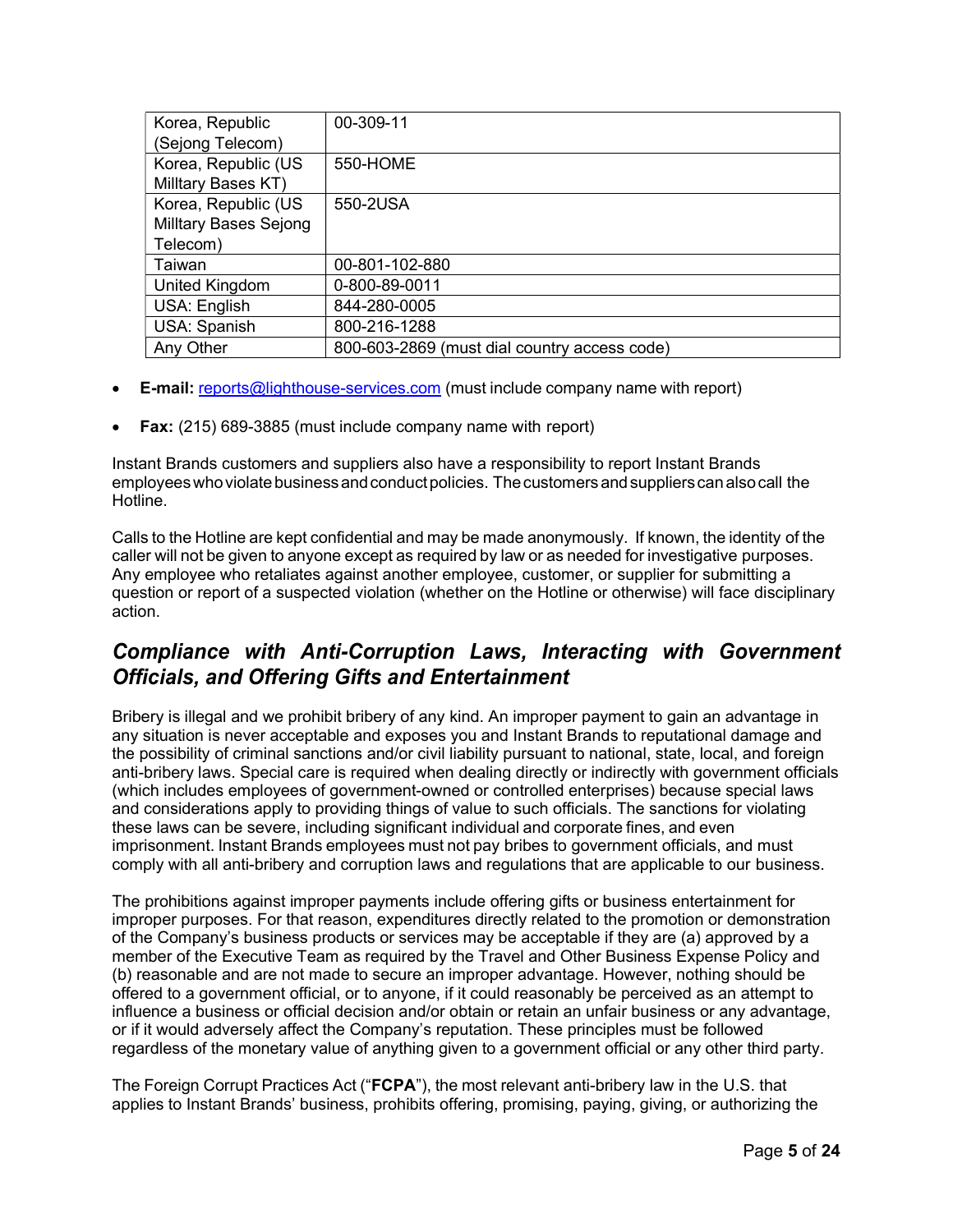paying or giving of money or anything of value to non-U.S. government officials or candidates for non-U.S. political office in order to influence a business or official decision and/or obtain, keep, or direct business or any other improper advantage. Indirect payments made through a third party, such as a consultant, distributor or sales representative, are also prohibited. Instant Brands maintains procedures designed to ensure that any intermediaries we work with are reputable and comply with anti-bribery and corruption laws, including the FCPA.

Instant Brands also maintains a system of adequate internal accounting controls and keeps books and records that reflect all transactions and assets of the Company fairly, accurately and in reasonable detail to ensure transparency and prevent concealment of improper transactions. Instant Brands' books and records must not contain any false or misleading statements or entries, such as recording a gift expense as something other than a gift. Never maintain secret or unrecorded funds or assets or intentionally misclassify any transaction as to accounts, departments or accounting period. Maintain accurate, appropriate and reasonably detailed documentation to support all transactions, and preserve documents in accordance with the Company's records and information management policies.

#### Your Responsibilities

- Comply with the Company's Anti-Corruption Compliance Policy, and always maintain the highest ethical standards of the United States and each foreign country in which Instant Brands is doing business.
- Do not offer, promise, pay, give or authorize the paying or giving of anything of value, regardless of the amount, to non-U.S. government officials (including personnel of government-owned or controlled enterprises) without Legal approval.
- The provision of gifts and business entertainment must be handled appropriately in accordance with the Company's policies, including this Code and Instant Brands' Travel and Other Business Expense Policy (which, among other things, limits the giving of gifts and the payment of travel and entertainment expenses for third parties, and must never be offered with improper intent).
- Comply with Instant Brands' anti-corruption third party service provider due diligence procedures and confer with the Legal Department (legal@instantbrands.com) if you have any questions about the appropriate due diligence procedures.
- Work with Legal to ensure our agreements with third party service providers such as consultants, foreign distributors, sales representatives and other suppliers include anticorruption/FCPA compliance provisions.
- Comply with Instant Brands accounting policies and internal control procedures.
- Do not use company assets for any unlawful or improper purpose.
- Do not create or maintain a secret or unrecorded fund or asset for any purpose.
- Do not make any false or misleading entries in Instant Brands records or make any payment on behalf of any Instant Brands company without adequate supporting documentation.
- Report violations of financial and accounting policies to your supervisor, the Legal Department, or the Instant Brands Hotline.

Consult with the Legal Department (legal@instantbrands.com) if you have any questions.

# Antitrust

Competition is healthy for business and good for consumers. Our policy is clear: We will compete based on the merits of our products and we will comply fully with both the letter and spirit of all U.S. and other applicable antitrust laws.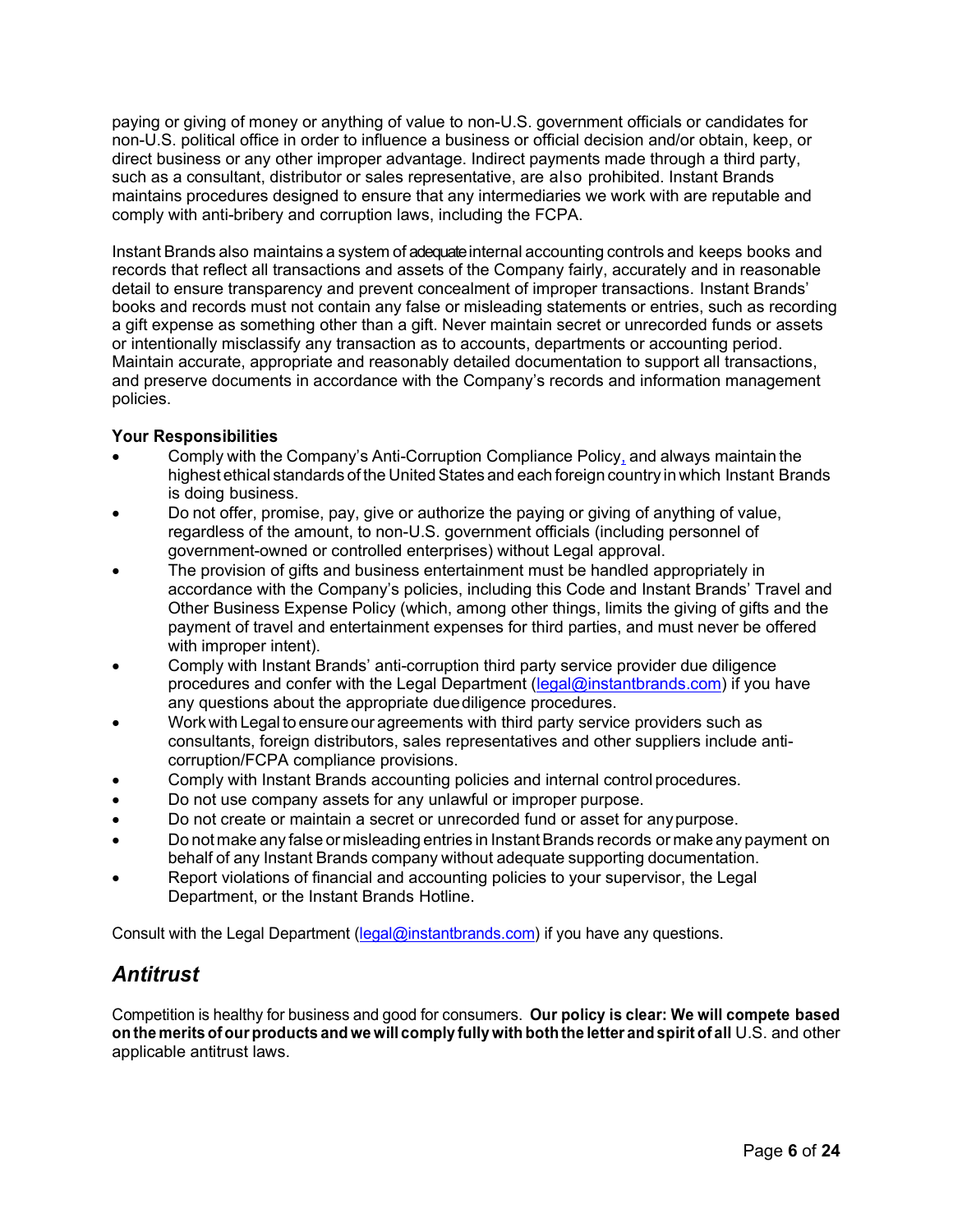Antitrust laws prohibit any employee from entering into an agreement or understanding (whether written or oral, and whether formal or informal) with a competitor on any action that affects, limits, or restricts competition. This includes agreements with a competitor that may address:

- Prices, cost, profits, or terms and conditions of sale
- Territories
- Limitations on products or services
- Production facilities or capacity
- Market share
- Customer or supplier allocation or selection
- Distribution methods
- Marketing or business strategy
- Research and development
- Recruitment and hiring of employees (e.g., "no poach" agreements)
- Compensation or benefits for employees

Even without an agreement or understanding, you should avoid sharing "competitively sensitive" information, including about the above topics, with competitors, as it may be viewed as evidence of an attempt to limit competition. Competitively sensitive information includes granular data that can be used to make competitive decisions; aggregated or historical data may be okay to share, but contact the Legal Department before sharing any questionable information.

Additional information on other business practices that may also violate antitrust laws is included below.

#### Participation in Trade Associations

Conducting joint activity under the umbrella of a trade association or in connection with a trade association meeting does not provide a shield from the antitrust laws. In fact, in many criminal antitrust prosecutions, at least one trade association meeting is alleged to have been involved in the conspiracy. Because of the possible antitrust difficulties that can arise in conjunction with trade association activities, Instant Brands employees should observe the following guidelines:

- We should not join any trade association or attend any trade association meeting unless there are clear business benefits to be obtained from the trade association and we have satisfied ourselves that the trade association has, and makes use of, competent antitrust counsel (i.e., that the trade association is properly managing antitrust risks).
- Notify the Legal Department prior to joining any trade association by sending an email to legal@instantbrands.com. You should include the name of the trade association, the date that we join the trade association, and the name of any employee who serves on the association's board or any committee.
- Employees who attend a trade association meeting or who belong to a trade association must familiarize themselves with antitrust principles and legal pitfalls involved in trade association programs and conduct themselves accordingly.

#### Restraint of Trade

Conduct that may be considered a restraint of trade under antitrust laws must be avoided. This could arise, for example, if any Instant Brands company was part of a formal or informal arrangement to limit competition among our customers. To limit this risk, employees must refrain from discussing company programs concerning one customer with a second customer. We owe a duty of confidentiality to each customer as well, so there is no reason to discuss anything about our customer relationships.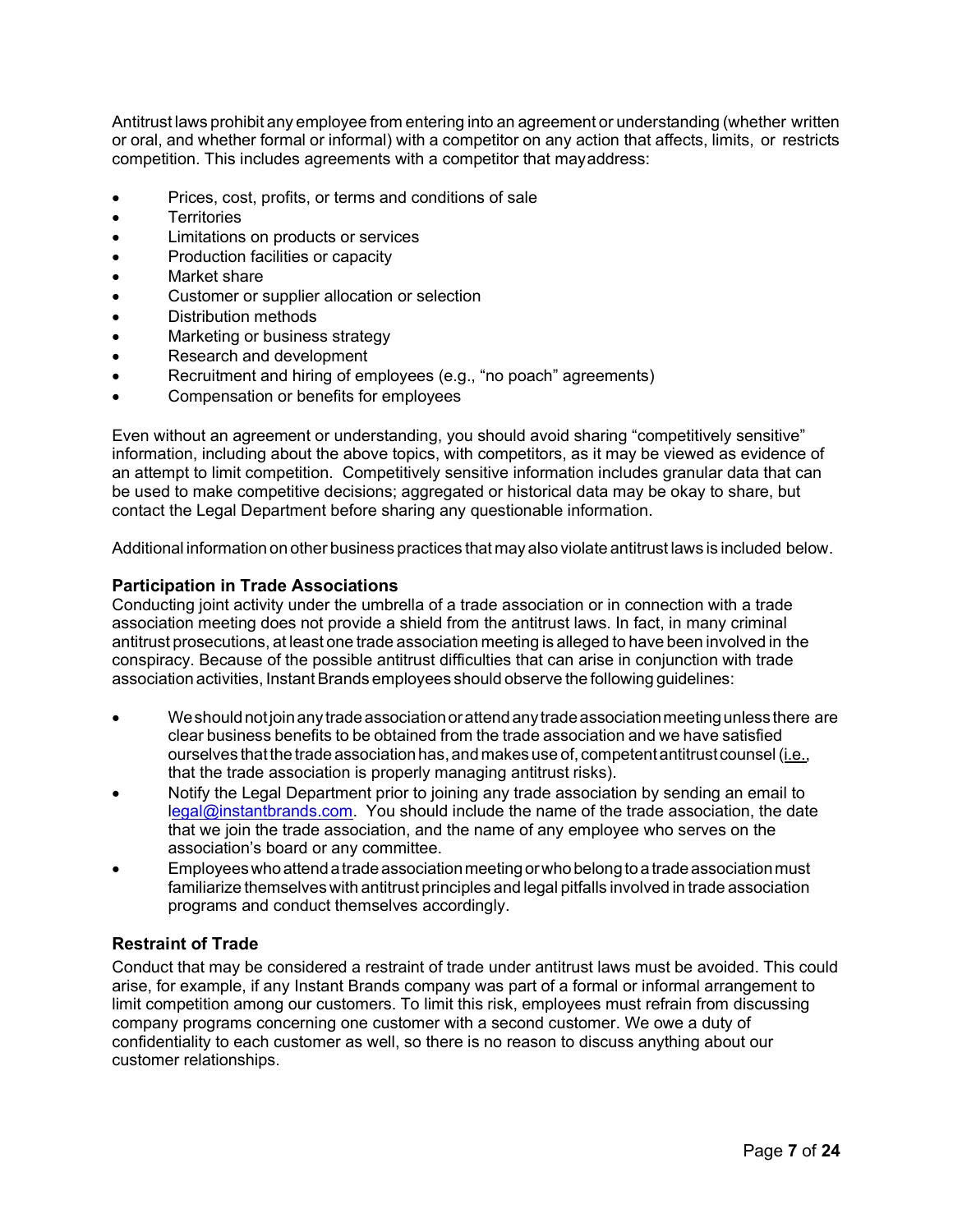#### Resale Price Maintenance

It is illegal to require or coerce a resale price charged by a customer or distributor. Our Minimum Advertised Price ("MAP") Policy covers advertising of certain products by our customers and has been structured and is enforced to avoid Resale Price Maintenance prohibitions.

#### Most Favored Nation Clauses (MFNs)

Garden-variety clauses in which a seller (or licensor) agrees to give buyer (or licensee) best terms made available to any other buyer are generally acceptable and can reduce transaction costs, but such agreements should not be used as a mechanism to monitor and fix prices across competitors in a given market, to the extent this would be possible.

#### Monopolization

It is illegal for a company to "monopolize" a market. While Instant Brands believes that none of its companies has a monopolistic position in any relevant market, its employees must still avoid any conduct that could be termed "predatory" or "exclusionary," and therefore deemed as monopolistic. Examples include:

- The setting of very low prices to drive out a competitor with the intention of raising those prices once the competitor has been driven out of the marketplace. In general, in the absence of a sound business reason that is not related to competition (e.g., the sale of excess or obsolete inventory), sales below our marginal cost could be presumed to be predatory.
- Taking any other action specifically aimed at harming any individual competitor. This may include, for example, engaging in "exclusive" contracts with distributors, dealers, or customers in a way that makes it substantially more difficult for buyers to access critical inputs or other suppliers to gain access to customers. Our business decisions and our marketing practices should all be made positively with a view toward increasing our own profits rather than negatively with a view toward reducing another company's sales or profits.

#### Tying Arrangements

Tying arrangements exist when the company conditions the sale of one product on the buyer purchasing some other separate and unrelated product. This can raise antitrust concerns. Instant Brands' products should all be able to stand up in the marketplace on their own.

#### Conditional Pricing

Loyalty discounts or discounts for buyers who purchase two or more products together (bundled offers) should be employed to compete effectively in the marketplace, not to harm or eliminate other competitors.

#### Restrictions on Our Distributors

In general, Instant Brands employees should consider our distributors to be independent businesses that are entitled to make their own business decisions. We should not dictate:

- the price at which they should sell our products, or
- the customers to whom they can or cannot sell.

#### Price Discrimination

U.S. antitrust laws can also prohibit us from selling the same product at different prices to different customers when that price difference might have an adverse effect on competition. In other words, we must treat all similarly situated customers the same. This general rule applies in most non-U.S. locations as well. To ensure we comply with all applicable laws, Instant Brands' standard pricing practices, and any deviations, must be approved by our Legal Department.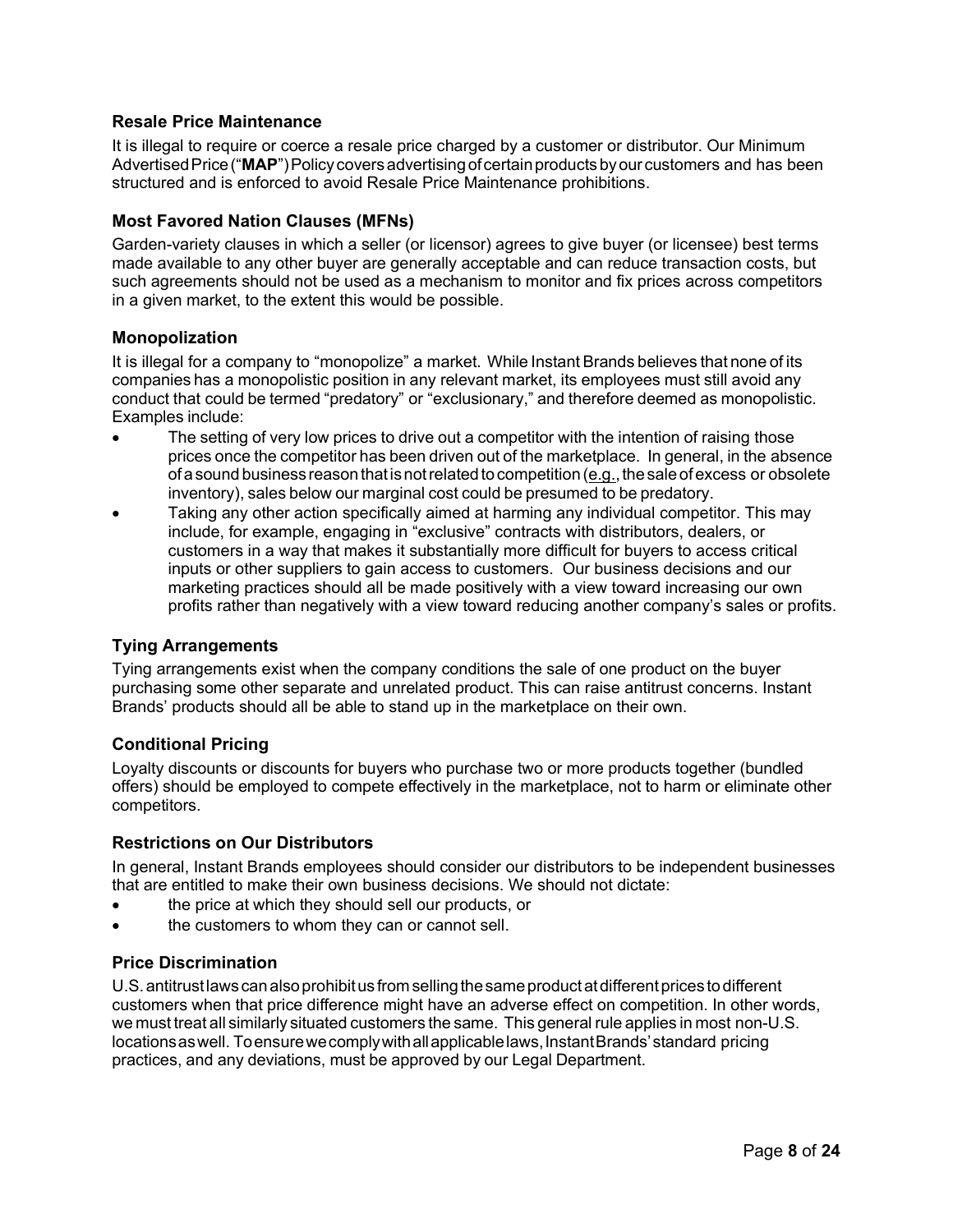#### **Reciprocity**

Our products should be sold on the basis of price, quality, and service. We should be buying the products of others based on those same considerations. We should not attempt to sell our products to other companies on the basis of purchases we may make from those other companies, nor should we allow other companies to make us buy their products simply because we sell products to them. Violations of this principle—sometimes called "reciprocity"—can raise antitrust implications.

#### Restrictions on Dealing In Goods of a Competitor

A company requirement that we will sell our products to a customer only on the condition that the customer refuse to deal in goods of our competitors can raise antitrust concerns. It could also be held to be an unfair method of competition. Instant Brands' salespeople should not condition the sale of our products on our customers' refusal to deal with other suppliers.

#### Your Responsibilities

- Never discuss or agree with competitors on any arrangement to fix prices or wages or divide or allocate markets or employees.
- Never discuss or agree with a competitor to restrict either party's discretion to manufacture any products, provide any service, or sell to / buy from a third party.
- Never discuss or agree with a dealer or distributor to: restrict the dealer's discretion to use or resell one of the company's products unless you consult the Legal Department; or condition the sale of a product or service on the dealer's purchase of another product or service from the Company.
- Do not exchange granular data that can be used to make competitive decisions; aggregated or historical data may be okay to share, but contact the Legal Department before sharing any questionable information.
- Never discuss the Company's business relationship with one customer with another customer. If a customer asks about our company's pricing/programs with a second customer, put an end to the conversation even if that means leaving the meeting. Please note that our ecommerce and Retail Store businesses should each be considered a customer for this purpose.
- Refer to Instant Brands' MAP and standard pricing policies and contact the Legal Department before making any deviations from these policies.
- Contact the Legal Department (legal@instantbrands.com) for prior approval before any meeting with a competitor. If you attend a trade association meeting and competitors are present, never discuss at the meeting or at any social gathering prices, costs, sales, profits, market shares, or other competitive subjects beyond the realm of industry-wide trends. If such matters enter into the discussion, stop the discussion, or leave the meeting or social gathering—stating why you are leaving—and notify the Legal Department.

#### Consult with the Legal Department (legal@instantbrands.com) if you have any questions.

### **Marketing**

Our marketing and advertising should always be truthful. If we make claims about our products, the prices of our products or the performance of our products, we need legally adequate evidence to substantiate those claims. The standard for what is adequate substantiation for any product claim needs to be determined in consultation with the Legal Department on a case-by-case basis. We should not label or market our products in any way that might cause confusion between our products and those of any of our competitors. Certain words and phrases used in advertising (including on packaging) trigger special regulations and considerations (e.g., NEW, FREE, SATISFACTION GUARANTEED, FREE TRIAL OFFER, etc.). Similarly, we should be alert to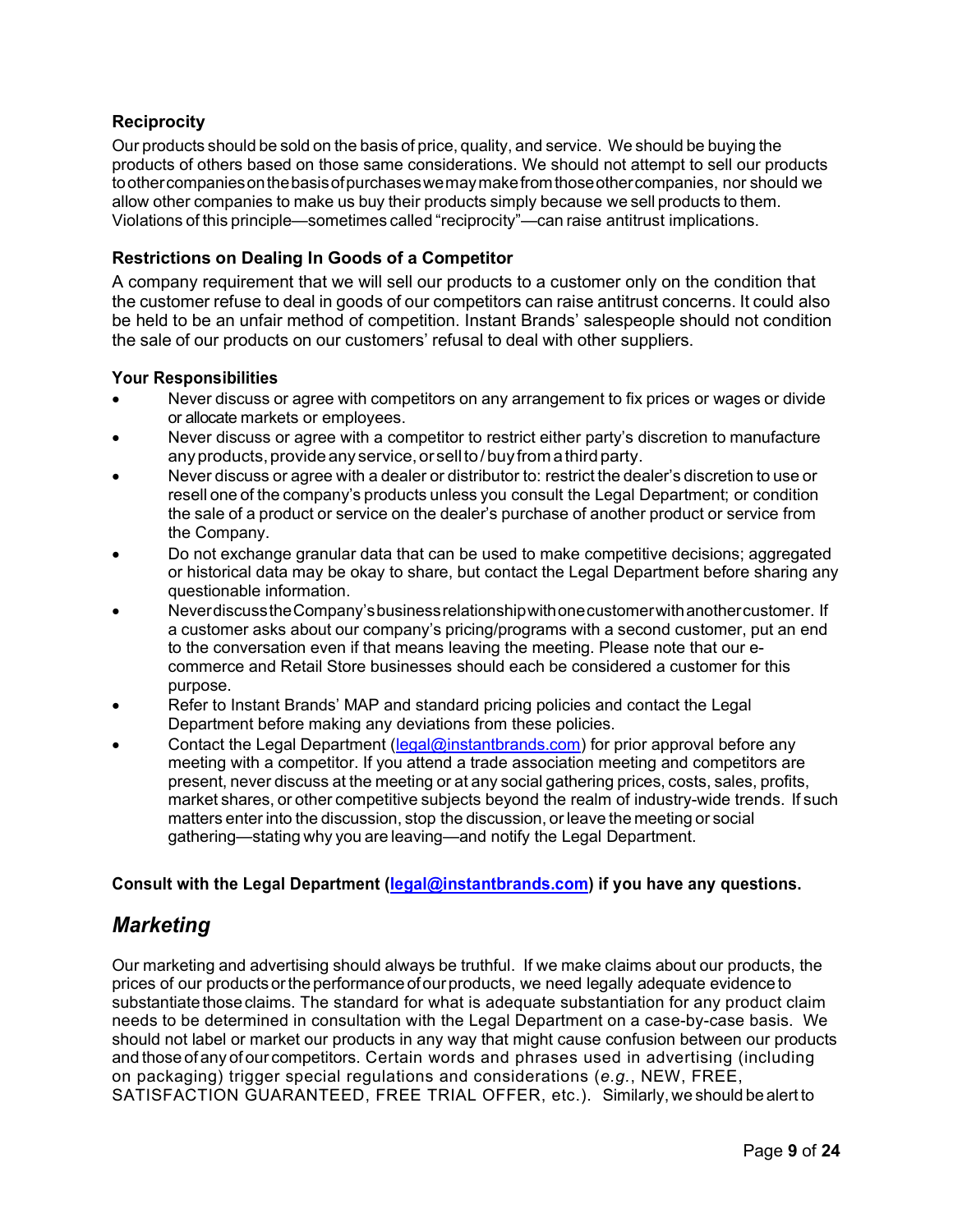any situation where a competitor may attempt to mislead potential customers as to the origin of products and inform appropriate management or the Legal Department.

If we offer advertising or promotional allowances, we should offer them on a proportionately equal basis to all of our customers. Advertising and promotional allowances are subject to very detailed and technical regulation under the Robinson-Patman Act, which requires competing customers to be treated in the same manner with respect to a given product. Any exceptions are subject to prior approval from the Legal Department.

The Legal Department must be consulted in advance of the promotion of a sweepstakes, contest or other giveaway, whether through email, our corporate websites, or any social media platform such as, but not limited to, Instagram, Pinterest, Facebook or Twitter, to ensure the promotion complies with applicable laws and the rules of the platform on which the campaign will be launched or advertised. Due to tax ramifications of product giveaways, the Tax Department and Finance Department must also be consulted.

Online marketing raises marketing, privacy and third-party platform terms issues. Consult with the Legal Department before launching an online advertising campaign.

Engaging influencers in connection with our products triggers a number of contractual and regulatory obligations for us and the influencer. Consult with the Legal Department before engaging with influencers (including giving free product away).

Engaging in marketing programs that indicate (via implication or otherwise) that doing business with us or interacting with us will benefit a charitable organization will trigger a number of contractual and regulatory requirements. Consult with the Legal Department before initiating any such program.

We should not disparage any of the products, services, or employees of any of our competitors. If we do engage in any comparison of our products against those of our competitors, such comparisons should be fair and based on the value proposition and attributes of our own products and all claims must be substantiated and truthful. Comparative advertising is also subject to regulation and should, therefore, be cleared with the Legal Department beforehand. All use of the company's trademarks and trade names should be used in accordance with our policies governing such use, and the Legal Department must always be consulted with respect to contemplated new uses of our trademarks and trade names.

We will not use gifts, excessive entertainment, or any other ways to improperly influence our potential customers. We will market our products on the basis of our price, quality, and service. The company will not pay any bribe, gratuity, kickback, or any similar payment to anyone, including agents of our customers or members of their family, in connection with the sale of any of our products. Should any such payments be requested, the Legal Department should be contacted immediately. The company policy is to forego any business that can only be obtained by improper or illegal payments. The company will not pay "push money," or secret payments, to our customers in order to induce them to sell our products over those of our competitor.

#### Your Responsibilities

- Ensure our advertising is truthful, and the product claims we make are substantiated with product testing or similar objective data. Always contact the Legal Department (legal@instantbrands.com) for questions relating to substantiation of product claims and comparisons to the marketplace.
- Always offer advertising and promotional allowances on a proportionately equal basis to all customers.
- Don't disparage our competitors.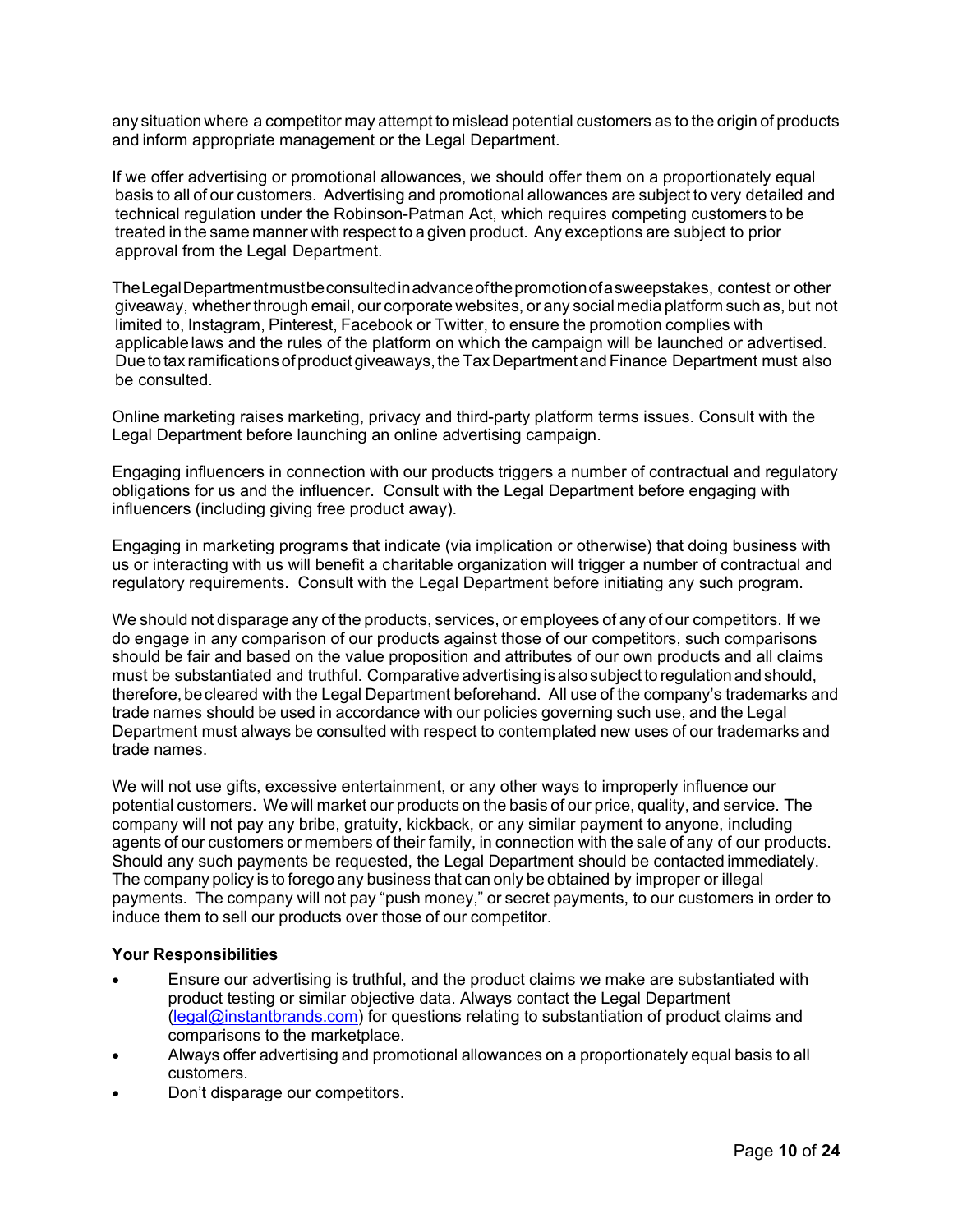Never offer a bribe of any sort in connection with the sale of any of our products.

# **Sustainability**

Instant Brands aims to integrate a philosophy of sustainable development into the Company's activities and to establish and promote sound environmental practice in our operations.

Instant Brands aspires to minimize its impact on the environment and maximize its effective use of limited and non-renewable resources. We strive to achieve greater environmental sustainability through increased awareness and effective communication with our team members, vendors, and suppliers of our commitment. Instant Brands makes a commitment to use its best efforts to:

- manufacture and/or source products that incorporate renewable, recycled, recyclable, and biodegradable materials whenever possible; and
- make design considerations to conserve raw materials, water, and energy used in the manufacturing process; and
- address end-of-life management and recovery options for the materials that make up our products.

#### Your Responsibilities

- Understand the Company's Sustainability Policy.
- Understand and follow company environmental guidelines applicable to your work activities.
- Ensure required environmental records and labels are complete, accurate, and truthful.
- Properly handle, store, or dispose of hazardous materials in full compliance with the Instant Brands program and applicable regulations.
- Notify your supervisor and manager of any violations of Instant Brands environmental guidelines.
- Report any spills and other releases of petroleum or hazardous substances.
- Prevent the risk of spills and other releases of petroleum or hazardous substances.
- Ensure that Instant Brands complies with emissions limitations and permit conditions.
- Notify supervisory personnel and Environmental staff of any apparent violations of regulations, permits, or company guidelines.
- Suggest improvements for reducing or eliminating wastes or emissions.

# Global Sourcing

Our Global Sourcing principles are tools that support our corporate reputation and, therefore, our commercial success. They assist us in selecting business partners that follow workplace standards and business practices that are consistent with our company policies and values. We expect our business partners to operate workplaces where the following standards and practices are followed:

- 1. We will seek to identify and use business partners who conduct business ethically and in compliance with applicable laws.
- 2. We will only do business with partners whose workers are in all cases present voluntarily, not put at risk of physical harm, fairly compensated, allowed the right of free association, and not exploited in any way. In addition, the following specific guidelines will be followed:
	- Wages and benefits will comply with all applicable law or match prevailing industry practices.
	- Work hours will not exceed the local norm except for appropriately compensated overtime.
	- Human trafficking, child labor, and forced labor will not be tolerated.
	- Workers shall be employed on the basis of their ability to do the job, rather than on the basis of personal characteristics or beliefs.
	- Corporal punishment or other forms of mental or physical coercion will not be tolerated.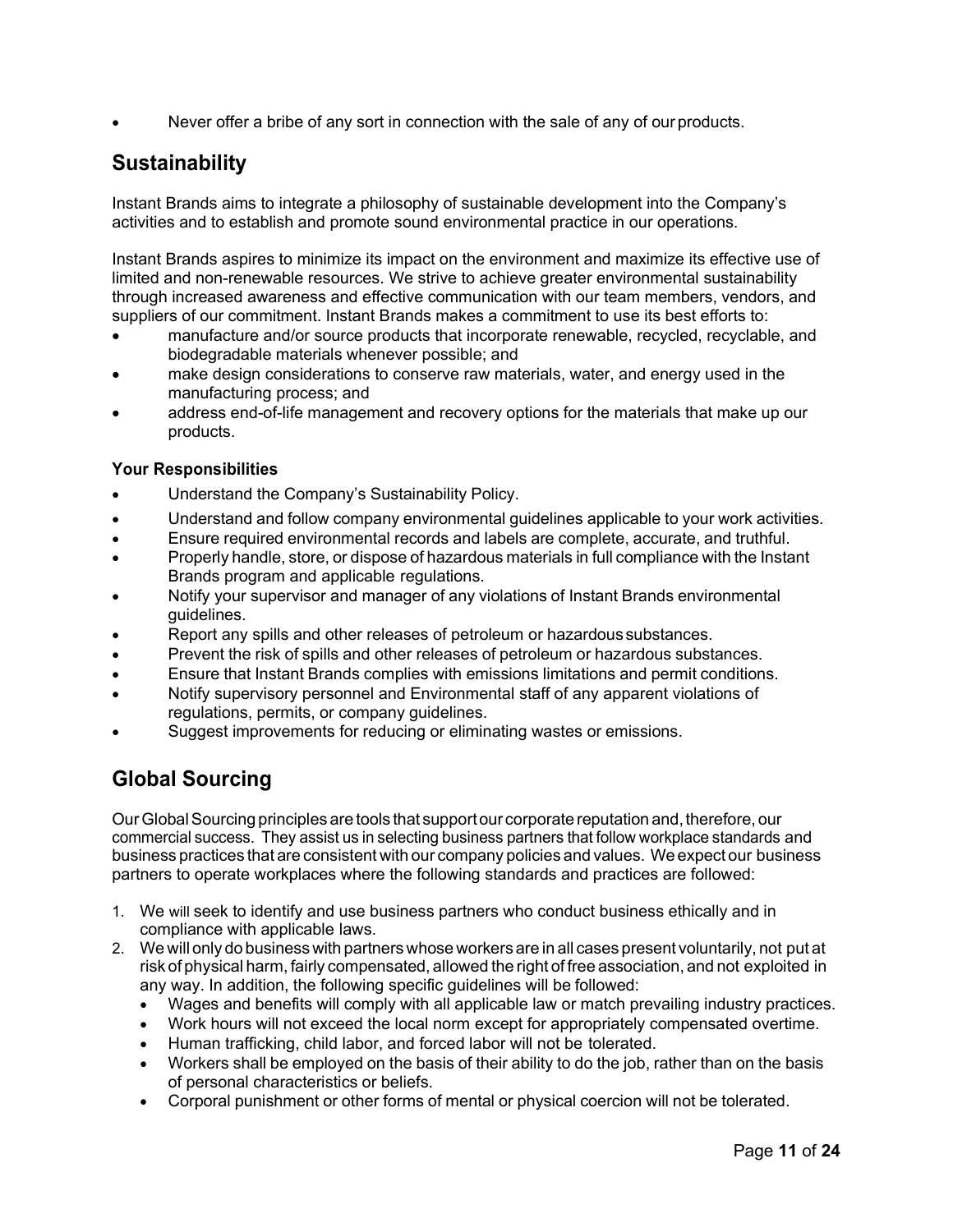3. We will only do business with partners who share our commitment to the environment and sustainability, and who conduct their business in a way that is consistent with our environmental philosophy and guiding principles.

#### Your Responsibilities

Ensure that our business partners conduct their operations under a set of ethical standards compatible with those of the company.

# U.S. Economic Sanctions Laws and Regulations

Instant Brands, its member companies, and its affiliates, both U.S.-based and non-U.S. based, are all subject to or affected by U.S. laws and regulations applying economic sanctions against certain countries and individuals (the "Economic Sanctions Laws").

The Economic Sanctions Laws are updated from time to time and, generally speaking, prohibit or significantly limit transactions to varying degrees in certain countries ("Sanctioned Countries") that engage in geo-political activities the U.S. Government wants to discourage. As of October 2021, Sanctioned Countries included Cuba, Iran, North Korea, Syria, Turkey, and Venezuela. There are also sanctions against individuals and activities centered in certain other countries (e.g., Balkans, Belarus, Burundi, Central African Republic, Democratic Republic of Congo, Hong Kong, Iraq, Lebanon, Libya, Mali, Myanmar, Nicaragua, Somalia, Sudan and Darfur, South Sudan, Ukraine/Russia, Yemen, and Zimbabwe).

The Economic Sanctions Laws also prohibit transactions with certain identified individuals and entities ("Sanctioned Parties") that are closely associated with the objectionable activities of Sanctioned Countries or that are believed to be engaged in other activities, like terrorism and drug trafficking, that the U.S. Government seeks to disrupt. Also included as Sanctioned Parties are individuals and entities that are believed to be facilitating the objectionable activities of other Sanctioned Parties, like banks and other financial institutions thought to be vehicles for money laundering schemes.

The Economic Sanctions Laws are administered by the United States Treasury Department, Office of Foreign Assets Control ("OFAC"), and the relevant restrictions and regulations are sometimes referred to as the "OFAC Sanctions". Updated sanctions targets can be found using the OFAC search engine.

Instant Brands has adopted a policy and procedure for assuring compliance with the Economic Sanctions Laws. The relevant compliance procedures are focused primarily on (1) identifying foreign persons and entities with whom Instant Brands transacts business who might present a significant potential for doing business with or in Sanctioned Countries or who might present a significant risk of being themselves Sanctioned Parties or being associated with Sanctioned Parties and then (2) conducting clearance activities with respect to such persons and entities, by reference to OFAC promulgated lists of Sanctioned Countries and Sanctioned Parties.

Certain company personnel who are in a position to assist in such identification and clearance activities have been given more focused training in OFAC Sanctions matters and have been assigned specific responsibilities in the conduct of Instant Brands' OFAC compliance activities.

Beyond that, the company's Anti-Corruption Compliance Policy calls for communications with the broader community of company personnel who participate in this annual review, and certification of compliance with this Code of Business Conduct. The purpose is to sensitize employees to the general requirements of the Economic Sanctions Laws and obtain your support in the compliance effort.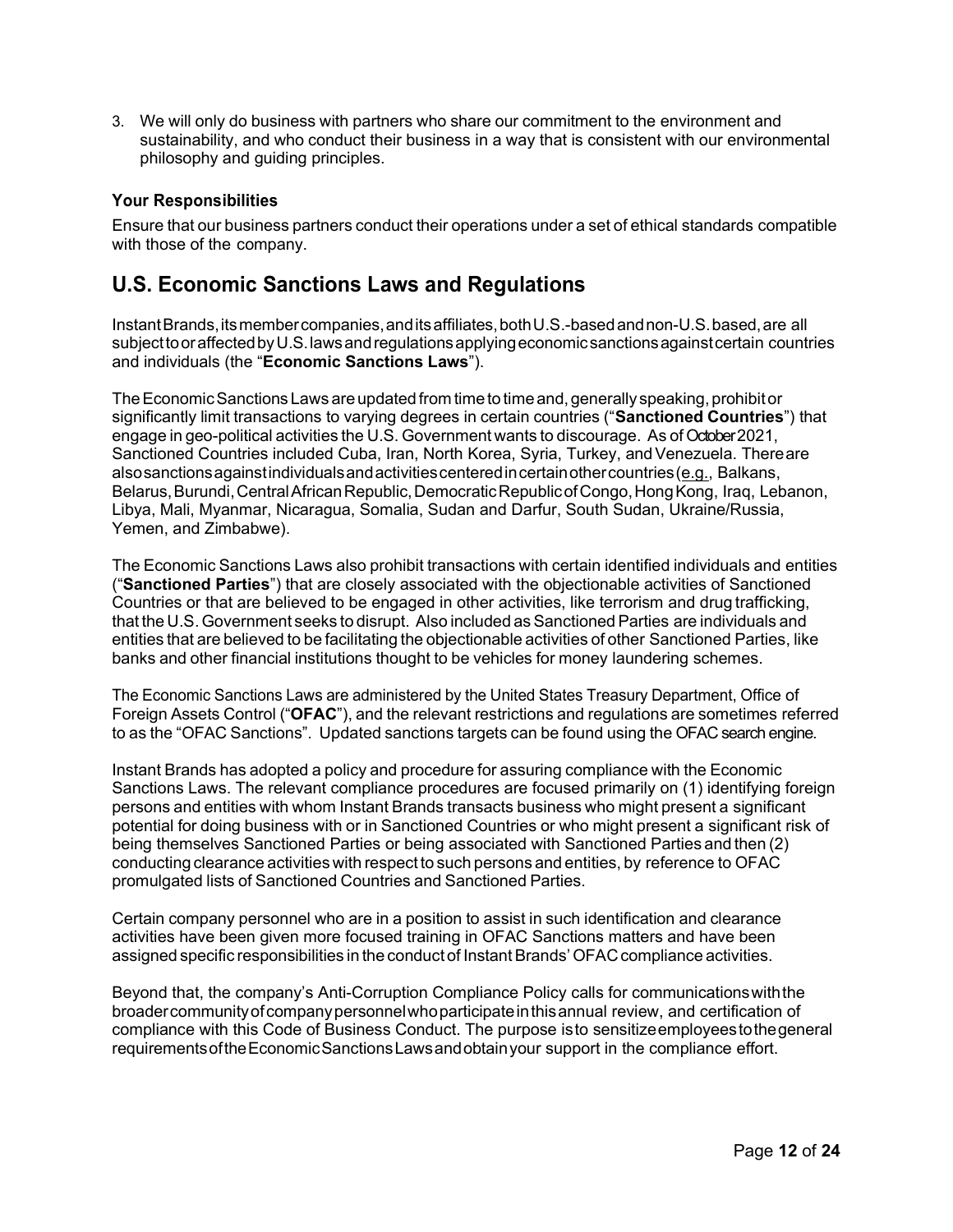#### Your Responsibilities

- If you are an Instant Brands employee designated to participate more directly in the Economic Sanctions Laws compliance effort, you should endeavor to diligently fulfill the relevant compliance functions assigned to you.
- Other company personnel should be on the alert for transactions with non-U.S. and non-Canadian persons and entities that:
	- are not being arranged through normal Instant Brands channels, for fear they may be bypassing normal OFAC Sanctions compliance clearance procedures; or
	- they consider to be suspicious in any other respect, including transactions with persons or entities in any of the Sanctioned Countries identified above.

Any questions concerning the Economic Sanctions Laws should be directed either to the Instant Brands Legal Department (legal@instantbrands.com).

# Financial Records

A variety of laws require the company to record, preserve, and report financial information to investors and government agencies. Employees must record financial information accurately, completely, and timely in accordance with generally accepted accounting principles and company procedures. The laws prohibit entries that intentionally conceal or disguise the true nature of any Instant Brands transactions. All receipts and disbursements of funds must be properly and promptly recorded. Financial information must be kept confidential and only released with the approval of the Chief Financial Officer.

#### Your Responsibilities

- Do not make an inaccurate, false, or misleading entry in company books and records.
- Immediately report any inaccurate, false, or misleading records to your supervisor, the Chief Financial Officer, Corporate Controller, Chief Legal Officer, or the Instant Brands Hotline.
- Do not make or approve payments without adequate supporting information, or if any part of the payment is to be used for any purpose other than the purpose described in the supporting documentation.
- If you participate in the preparation of financial reports or the transactions supporting such financial reports, know and follow company accounting policies and internal control procedures.
- Any temporary employee involved in such duties should sign a confidentiality agreement in favor of the company and be properly managed to ensure compliance with this Code of Business Conduct.
- Follow the company's records retention policy and schedule.

# Trade Secrets/Confidential Information

Instant Brands employees must appropriately safeguard the company's confidential information and the confidential information of our suppliers, customers, and other third parties with which we do business. In this regard, Instant Brands employees should refuse any improper access to our own confidential information and that of any other company with which we do business, and we should respect the confidentiality of the proprietary information of our personnel, service providers, and competitors.

Confidential information includes any information regarding our business that is not generally available to the public. Because such information may be useful to our competitors, it is imperative that we take great care in handling such information. Unauthorized use or distribution of confidential information violates company policy and could be illegal. Such use or distribution could result in negative consequences for both Instant Brands and the individuals involved, including potential legal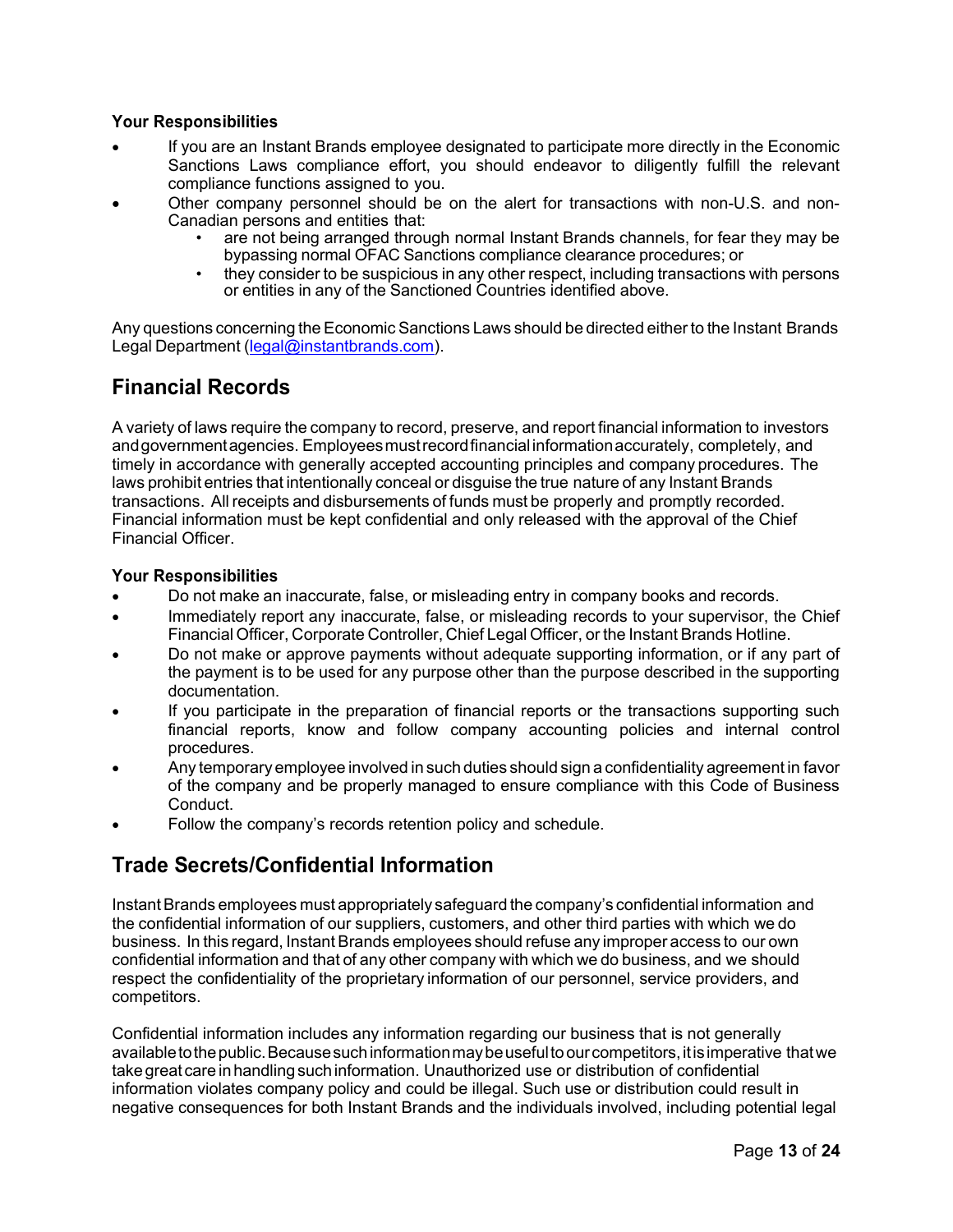and disciplinary actions. Common examples of company confidential information include such things as:

- Financial data, both historical and projected and budgeted
- Sales and margin figures
- Planned new products
- Expansion plans
- Planned advertising programs
- Manufacturing plans
- Supplier and customer lists
- Personal information about employees, contractors, or customers
- Any document or drawing labeled as confidential or proprietary

Your obligation to protect Instant Brands' confidential information continues even after you leave the company, and you must return all confidential information in your possession upon leaving the company.

#### Your Responsibilities:

- You should discuss any company confidential information, or information about any other party that we are obligated to keep confidential, only with others within the company on a need-to-know basis.
- You should not disclose company confidential information to anyone outside of the company unless the conditions set forth below in this paragraph are met. Before you disclose our own confidential information to any people outside of the company, there must be a valid business purpose for doing so and they must have signed an appropriate confidentiality agreement, which can be provided by our Legal Department. Information provided to third parties pursuant to a confidentiality agreement should be marked as "Confidential" to reinforce the protection we expect under the confidentiality agreement.
- You should be vigilant to avoid inadvertent disclosures of our confidential information that may arise in social conversations, in normal business relations with our suppliers and customers, or otherwise.
- You must fully respect the trade secrets and confidential information of your previous employers and the previous employers of our employees, and you must not use such trade secrets or confidential information in your own work in our organization.
- You must abide by our confidentiality agreements with suppliers and other third parties, and make sure you know whether such an agreement exists (and, if it does, the terms thereof) before disclosing any information about a supplier or other third party with anyone outside of the company or anyone within the company that does not have a need to know such information. Often, even the disclosure of the existence of a relationship between Instant Brands and a given supplier may violate a confidentiality obligation owed to Instant Brands and the supplier.
- Given the potential for disclosures of confidential information, no Instant Brands employee is permitted to participate in or serve as a consultant to an Expert Network (as defined below), or any similar organization. An "Expert Network" is a group of professionals who are paid by outsiders for their specialized information and research services.

# Privacy and Data Protection

Instant Brands employees must appropriately maintain the privacy and security of personal information of its customers, employees, and consultants. "Personal information" includes information that identifies, relates to, describes, is reasonably capable of being associated with, or could reasonably be linked, directly or indirectly, with an individual person, personal device, or household or is otherwise defined or regulated as personal information by applicable law. This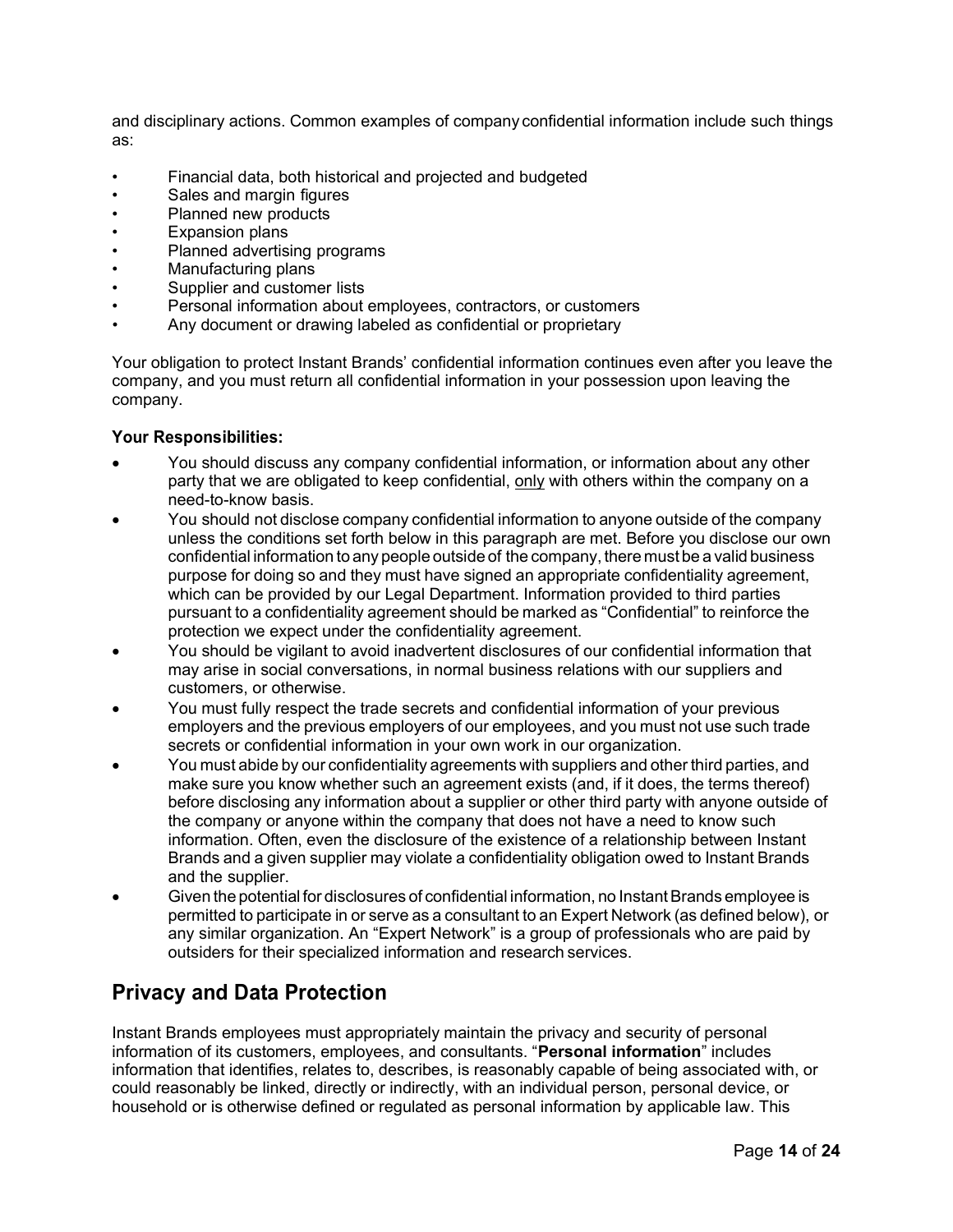includes information that directly identifies you (such as your name, email address, Social Security Numbers or other government-issued identifier, employee identification numbers, fingerprints and facial recognition scans, photographs, or financial account number) but also includes information which has been linked to those identifiers (such as date of birth, telephone number, gender, and information about employee performance, all of which may be linked to a name or other identifier). This does not apply to information available from a public source (such as a telephone directory) or to aggregated information that Instant Brands may collect. Instant Brands may de-identify personal information (meaning to remove or irreversibly mask direct identifiers such as names and identification numbers) for valid business purposes. Such de-identified information is not personal information.

Instant Brands maintains policies and procedures to manage and protect personal information that the company collects, accesses, uses, discloses, stores, or otherwise processes. Personal information about Instant Brands customers, consumers, employees, or consultants is also Instant Brands confidential information. Please refer to Trade Secrets/Confidential Information above for additional information on relevant policies and your responsibilities.

#### Your Responsibilities

- Always comply with Instant Brands privacy policies and procedures, including the privacy policies posted on Instant Brands websites.
- Always comply with Instant Brands security policies and procedures.
- Always comply with Human Resources policies and procedures when handling personal information about Instant Brands employees and consultants.
- Do not use, access, disclose, or store personal information about Instant Brands customers, employees, or consultants unless it is specifically needed to perform valid business tasks on behalf of Instant Brands.
- Use, access, disclose, or store only the amount or level of detail of personal information necessary to perform your business tasks. For example:
	- If information about 100 individuals will achieve your objectives, do not use more records.
	- If sensitive personal information (such as Social Security Numbers, financial account numbers, driver's license numbers, health information) is not necessary to achieve Instant Brands business needs, remove or mask such sensitive data.
- Use de-identified information whenever de-identified information can accomplish your valid business task as effectively as identifiable personal information.
- Direct all third-party inquiries (such as questions from customers, service providers, business partners, government agencies, or the media) about Instant Brands privacy and security practices to the Legal Department (legal@instantbrands.com).
- Consult with the Legal Department (legal@instantbrands.com) before retaining any consultant, service provider, supplier, or any other third party that you believe may have access to personal information about Instant Brands customers, employees, officers, and consultants.

Consult with the Legal Department (legal@instantbrands.com) if you have any questions.

# Public Communication

Instant Brands prospers not only by our customers' acceptance of our products, but also by the public's acceptance of our conduct. As a company, we respond to public inquiries—including those from the news media, government agencies, and others—with prompt, courteous, and honest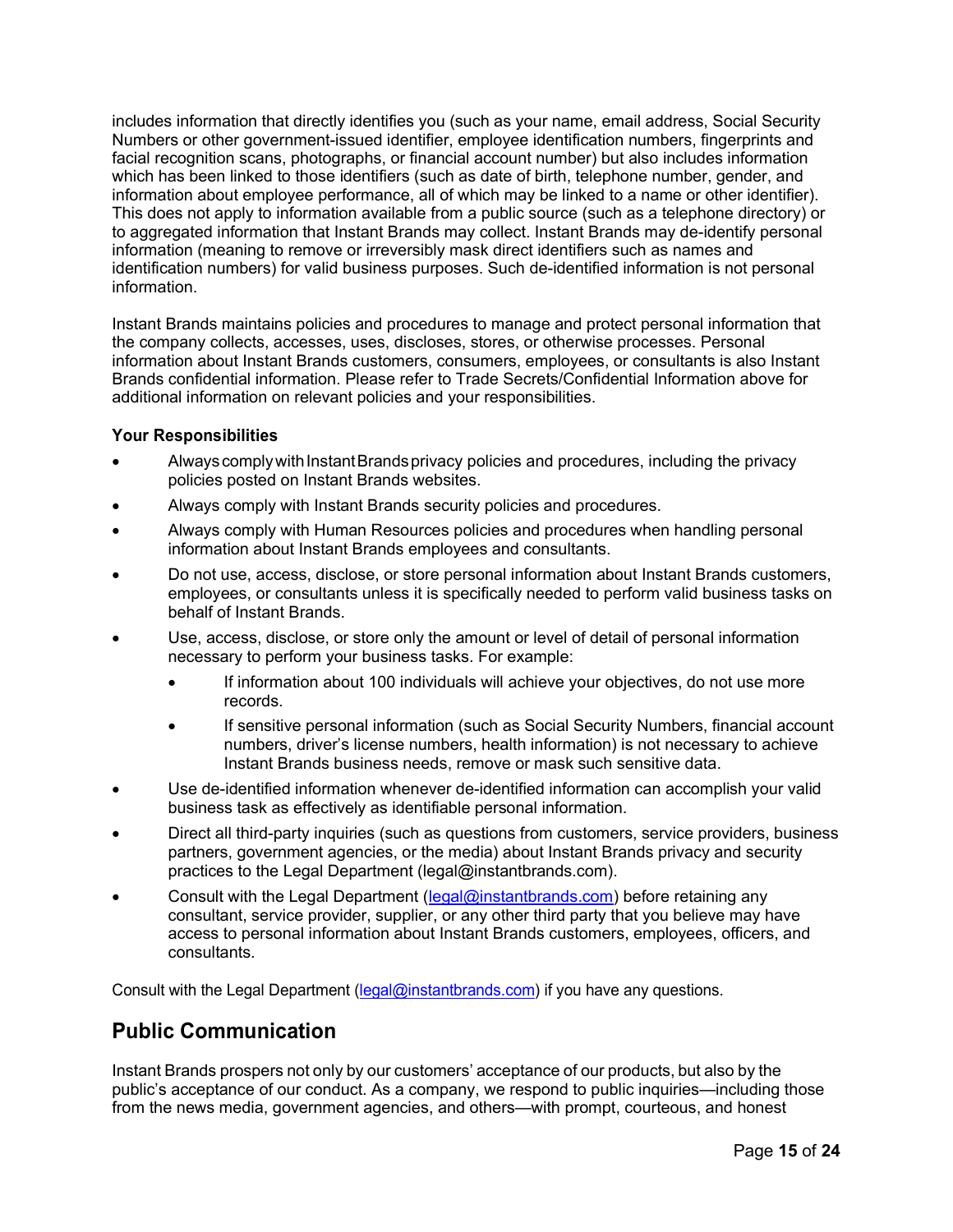answers that are careful not to reveal confidential information. All inquiries of this type should be forwarded to the Legal Department (legal@instantbrands.com). These inquiries will then be forwarded to our corporate spokesperson who, along with appropriate members of relevant business units and select members of our executive leadership, will coordinate public statements by the company.

# Health and Safety

Providing and maintaining a safe and healthy work environment is of primary concern to everyone at Instant Brands. Each of us is responsible for knowing and complying with all safety policies, regulations, and rules that apply to our job. Following these requirements helps ensure not only your safety, but also the safety of your co-workers.

Supervisors must know, understand, and demand compliance with the safety laws and regulations that apply to their areas of responsibility. For U.S.-based supervisors, that means compliance with all applicable state health and safety laws and all provisions of the Occupational Safety and Health Act and regulations related to it.

#### Your Responsibilities

- Always comply with Instant Brands health and safety procedures.
- Always take appropriate safety precautions, including wearing and using safety equipment, and using seatbelts while driving or riding company vehicles.
- Be alert to the safety conditions and corresponding risks at your workplace, and take responsibility for addressing unsafe conditions you encounter at work. If you see something, do something!
- Notify your Facility Manager of any hazardous conditions or another employee's failure to use safety equipment or to follow safety procedures.
- Hire only reputable contractors who agree to abide by applicable health and safety laws.
- Suggest any improvements you believe would enhance Instant Brands' health and safety procedures.

# Compliance with Laws and Regulations

Obeying the law, both in letter and spirit, is the foundation on which Instant Brands' ethical standards are built. Each employee has an obligation to comply with the laws of the municipalities, states, provinces and countries in which Instant Brands operates. Instant Brands' policy is clear: We will not tolerate any activity that violates laws, rules or regulations applicable to the company. This includes, without limitation, laws covering bribery and kickbacks, intellectual property including patents, copyrights, trademarks and trade secrets, information privacy, insider trading, illegal political contributions, antitrust prohibitions, foreign corrupt practices, offering or receiving gratuities, environmental hazards, discrimination or harassment, occupational health and safety, false or misleading financial information or misuse of corporate assets. Each employee is expected to understand and comply with all laws, rules and regulations that apply to his or her job position. If any doubt exists about whether a course of action is lawful, immediately seek advice from a supervisor and the Legal Department (legal@instantbrands.com).

# Political Contributions and Activities

Instant Brands employees are encouraged, as individuals, to engage in political activities, such as voting in elections, or making personal contributions in support of candidates or parties of their choice. You are also encouraged to express your views on government, legislation, and other matters of local and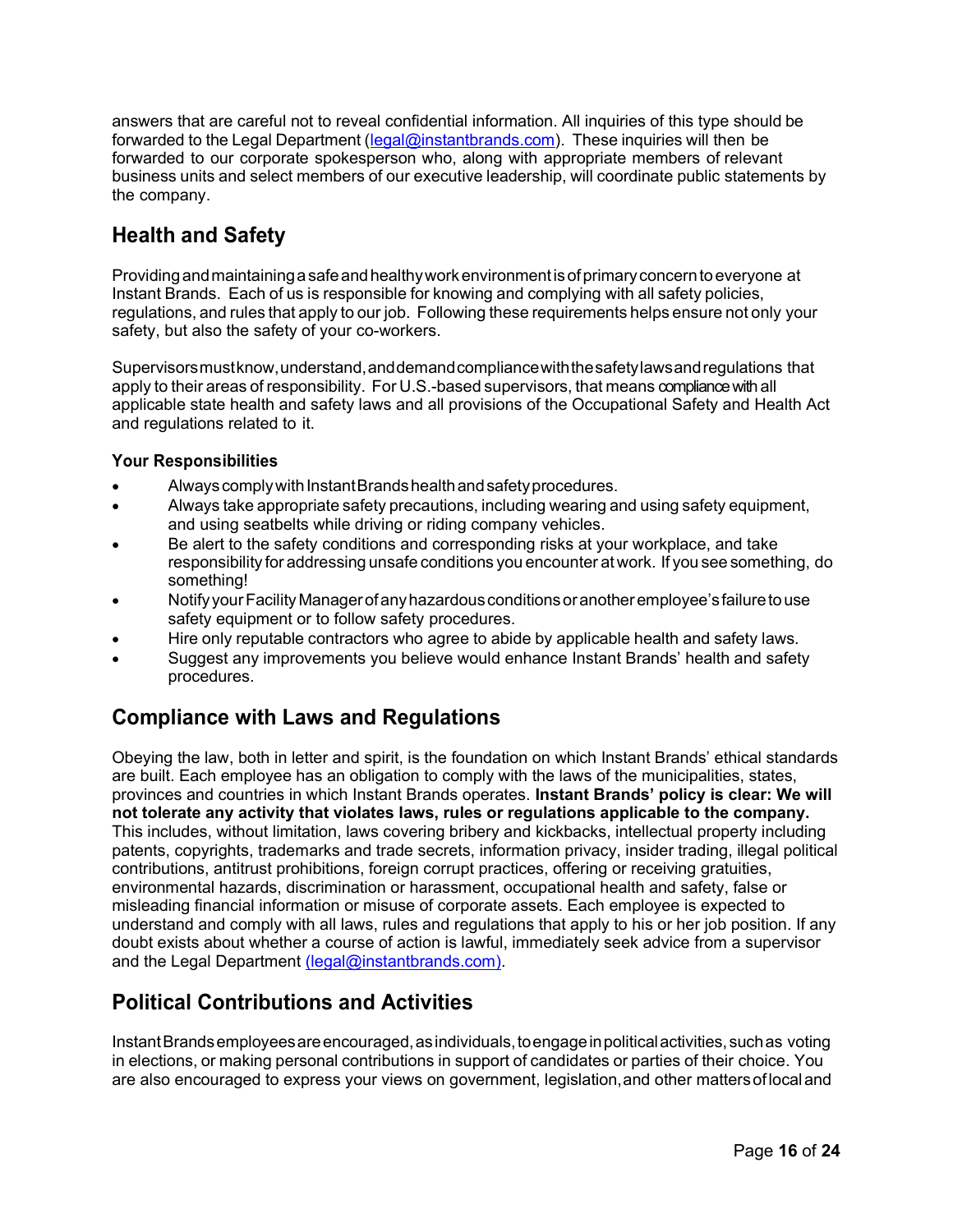national interest. These activities, however, must be undertaken on your own time and at your own expense.

Instant Brands complies with all laws restricting direct or indirect contributions to a political party or candidate, and the establishment and funding of political action committees in connection with federal, state and local elections.

Instant Brands will not attempt to dictate to any employee which political party or view to support. Under no circumstances will any employee be compensated or reimbursed for personal political contributions or be given or denied employment or promotion as a result of making or failing to make a political contribution.

#### Your Responsibilities

- Do not conduct political activities on Instant Brands' time, or use Instant Brands' property or equipment for this purpose.
- Obey restrictions imposed by law upon corporate participation in politics.
- Make clear that the political views you express are your own, and not those of Instant Brands.

# Anti-Discrimination and Harassment

Instant Brands is committed to the fair and respectful treatment of its employees. An employee's qualifications, skills, and achievements or potential are the only factors upon which decisions concerning hiring, performance appraisals, and promotions are based. These decisions must be arrived at without regard to race, color, sex, national origin, religion, age, disability, sexual orientation, gender identity, gender expression, marital or family status, veteran status, or any other category protected by law.

Instant Brands is also committed to a work environment free discriminatory behavior or sexual or other harassment. Employment decisions will not be based on submission to or rejection of conduct indicating hostility or disdain for an individual on any illegal basis. Furthermore, Instant Brands will not tolerate conduct that improperly interferes with work performance or creates an inappropriate hostile, intimidating, or offensive work environment for any Instant Brands employee, whether or not the conduct involves a legally protected personal characteristic such as race or gender.

Simply put, Instant Brands has a strict policy against harassment of any kind, including, without limitation, any action in the workplace that intimidates, insults, offends, or ridicules an employee because of race, color, gender, age, sexual orientation, gender identity, gender expression, religion, national origin, ancestry, disability, marital status, or any other category, whether or not protected by law. Instant Brands' management is responsible for taking an active and positive role to ensure a harassment-free workplace for all employees. This policy applies to all employees at all locations, company-sponsored social or other events (including those off-premises or off-hours), including activities where you represent Instant Brands, and even online. This policy also applies to consultants and temporary workers within, and visitors to, Instant Brands.

Instant Brands employees who believe this policy has been violated (whether against themselves or another employee) should immediately contact their supervisor, local Human Resources representative or the Vice President of Human Resources or should immediately communicate the violation to the Company Hotline. Once a complaint of harassment has been received, an investigation will be promptly conducted. If the investigation reveals that an Instant Brands employee has engaged in conduct constituting harassment (or has retaliated against the employee who lodged the complaint), management will take appropriate disciplinary action, up to and including immediate termination of employment. An investigation of all allegations will be promptly undertaken under the direction of the appropriate HR professional, and all persons involved will be treated respectfully.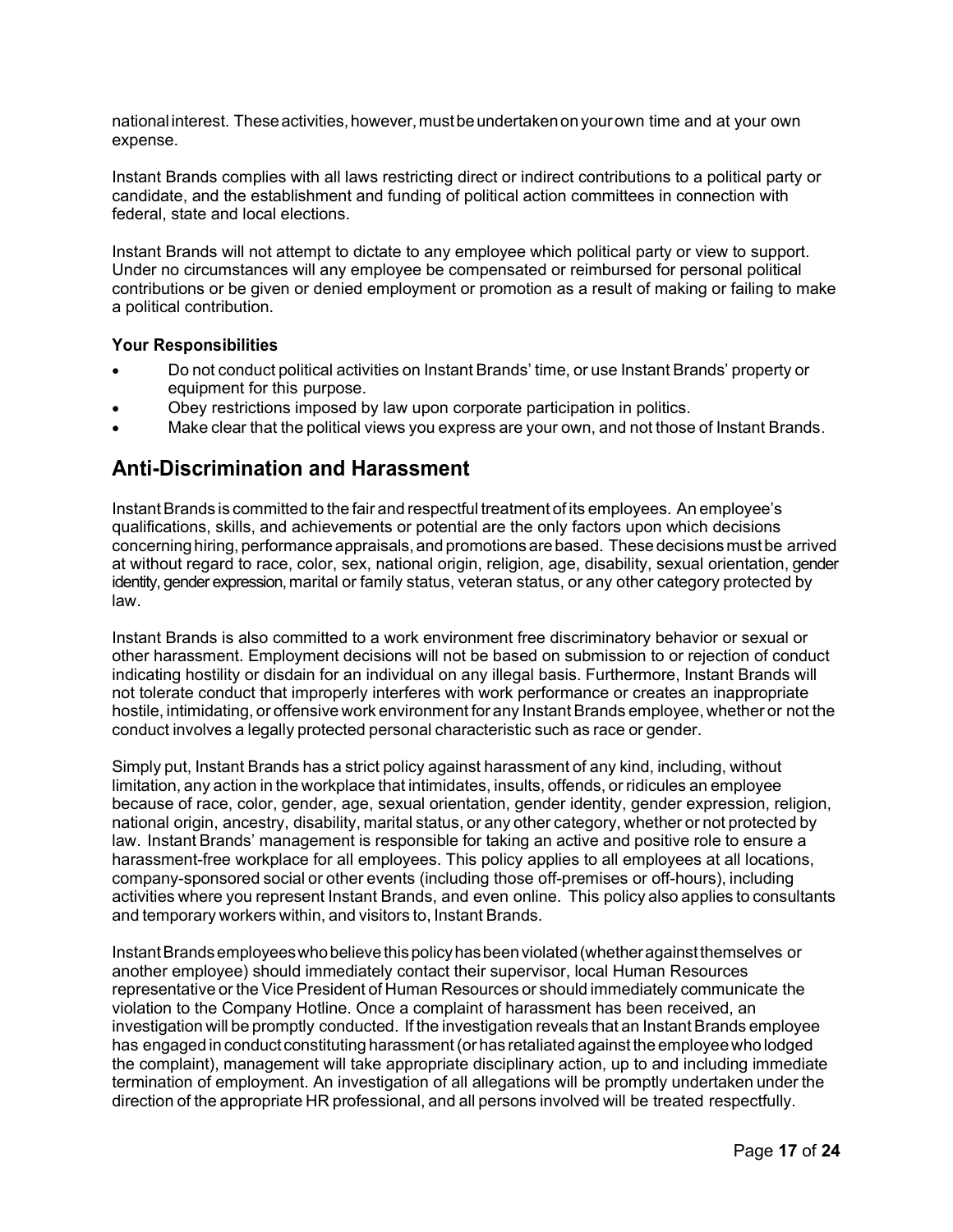Instant Brands prohibits any form of retaliation against any individual who reports what she or he believes to be a bona fide complaint under this policy or who assists in the investigation of a report of a complaint.

#### What Is Harassment?

Harassment is defined as conduct that denigrates or shows hostility towards an individual for any reason, including, without limitation, due to the individual's race, gender, religion, sexual orientation, gender identity, gender expression, disability, marital status, ancestry, or other category protected by law. Examples of conduct constituting harassment may include, but are not limited to:

- Derogatory comments, slurs, or epithets.
- Unwelcome sexual advances, requests for sexual favors, and other verbal or physical conduct of a sexual nature.
- Derogatory posters, photography, cartoons, or gestures.
- Physical conduct such as unwanted touching, blocking normal movement, or interfering with work directed at you because of your sex or other protected basis.
- Retaliation for opposing, reporting, or threatening to report prohibited harassment or for participating in an investigation.

If you feel you have been the target of harassment or you have witnessed harassment, you must immediately report the incident to your supervisor, local Human Resources representative or to the Vice President of Human Resources or report it to the Company Hotline. You should also consider appropriately confronting the harasser.

#### Your Responsibilities

- Do not treat any employee differently because of his or her race, color, sex, national origin, age, religion, disability, sexual orientation, gender identity, gender expression, marital or family status, veteran status, or other category protected by law.
- Do not intimidate, insult, offend or ridicule an Instant Brands employee or any third party engaged in business with Instant Brands.
- Understand and follow Instant Brands' policy on equal employment opportunities.
- Notify supervisory personnel, your Human Resources Manager, a Vice President of Human Resources, Chief Human Resources Officer or the Company Hotline of any discrimination or harassment that you experience or witness.
- Do not make or tolerate slurs, derogatory remarks, demeaning stereotypes or jokes, or engage in mocking, pranks, or any other conduct of a hostile nature directed at someone because of race, color, sex, national origin, age, religion, disability, sexual orientation, gender identity, gender expression, marital or family status, veteran status, or any other illegal consideration.

# Workplace Violence

Instant Brands has zero tolerance for acts or threats of violence in the workplace. Any talk of violence or joking about violence will not be tolerated. Violence includes, but is not limited to, physical harm, shoving, pushing, harassing, intimidating, coercing, or threatening or talking of engaging in any of those activities. The aim of Instant Brands is to ensure that employees and others associated with our business never feel threatened or intimidated in the workplace. Furthermore, weapons are prohibited anywhere on company premises, including parking lots, and at companysponsored activities.

Instant Brands employees who believe this policy has been violated (whether against themselves or another employee) should immediately contact their supervisor, local Human Resources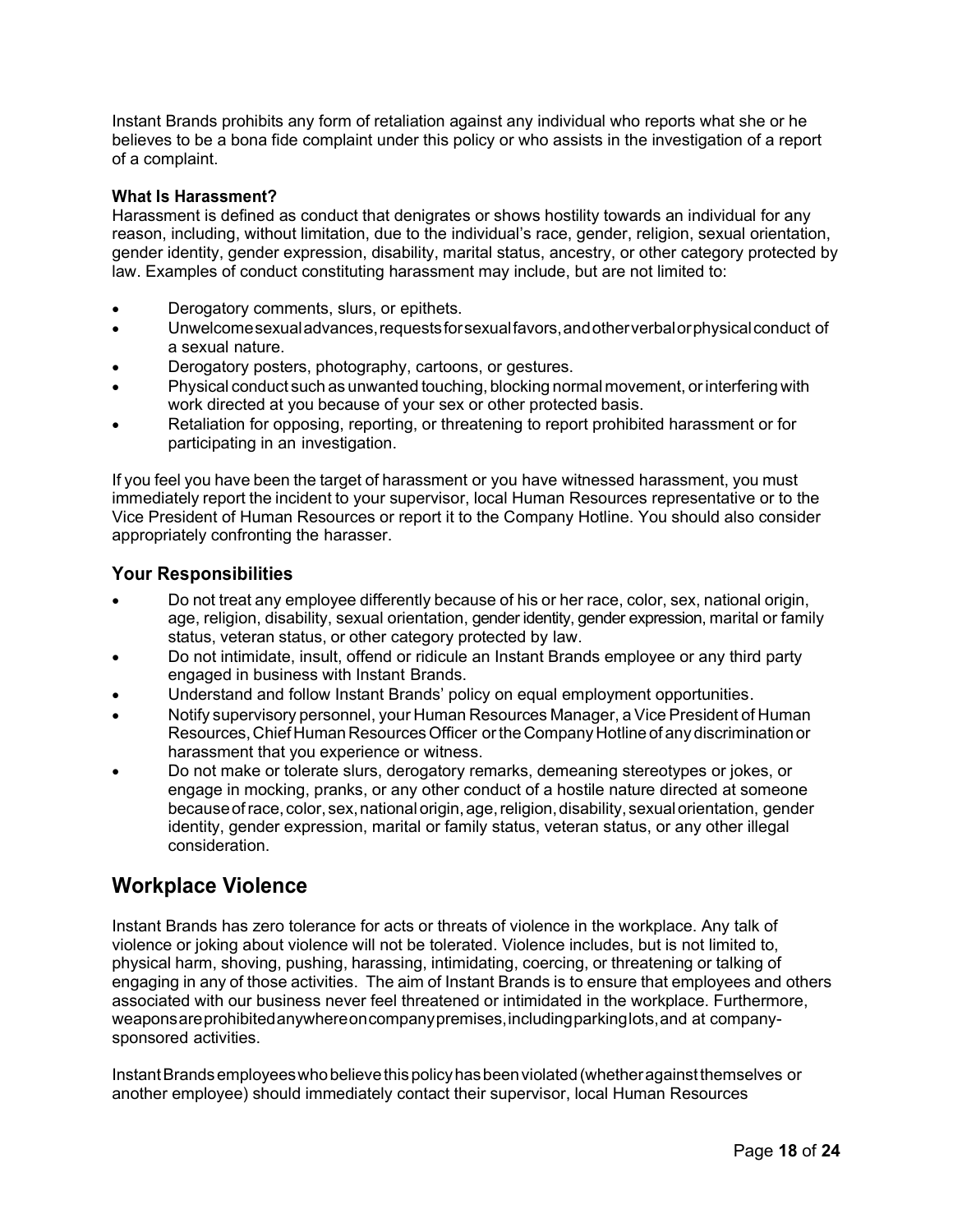representative, the Vice President of Human Resources or the Company Hotline. Once a complaint of workplace violence has been received, an investigation will be promptly conducted. If the investigation reveals that an Instant Brands employee has engaged in conduct constituting workplace violence under company policy, management will take appropriate disciplinary action, up to and including immediate termination of employment.

#### Your Responsibilities

- Do not engage in any improper physical contact with any employee or threaten to engage in such contact.
- Be alert to others who are engaging in workplace violence, or threatening to do so, and immediately report that to your supervisor or HR manager.
- Do not bring any weapon onto any company premises.

# Diversity, Inclusion and Equity

Instant Brands is committed to cultivating, supporting and promoting a high-performance, positive culture through diversity and inclusion strategies. Diversity goes beyond race, ethnicity and gender and encompasses the creation of an inclusive, productive and respectful culture where every employee is fully valued and participates and contributes to the Company's success.

Instant Brands values the diversity of its employees and strives to:

- Be representative of today's workforce by maintaining policies that encourage diversity and inclusiveness and enable Instant Brands to attract, hire, and leverage the best employees at all levels of the company.
- Promote understanding and respect in all interactions with other employees. All employees have the right to expect a workplace that is free of conduct that is of a harassing or abusive nature.
- Make an affirmative effort to consider candidates that are reflective of today's workforce when making hiring and promotional decisions.
- Base employment decisions on performance. Recruit, hire, train, develop, and promote persons in all job classifications without regard to race, color, religion, sex, national origin, age, disability, veteran status, sexual orientation, gender identity, gender expression or other categories protected by law. Be discrimination free.
- Encourage the use of diverse suppliers. Consider and value them by the same diversity principles and guidelines that we follow for our employees.
- Participate in the creation of a diversity-friendly work environment. Take personal ownership for making day-to-day decisions that reflect our diversity principle. When business necessity makes it feasible, look for win/win situations that are work/life compatible.

For further guidance, contact your HR manager, Vice President of Human Resources or the Chief Human Resources Officer.

#### Your Responsibilities

- Understand the Company's Diversity, Inclusion and Equity Policy.
- Promote understanding and respect in all interactions with other employees.
- Base employment decisions on performance.
- Encourage the use of diverse suppliers.
- Participate in the creation of a diverse work environment at Instant Brands.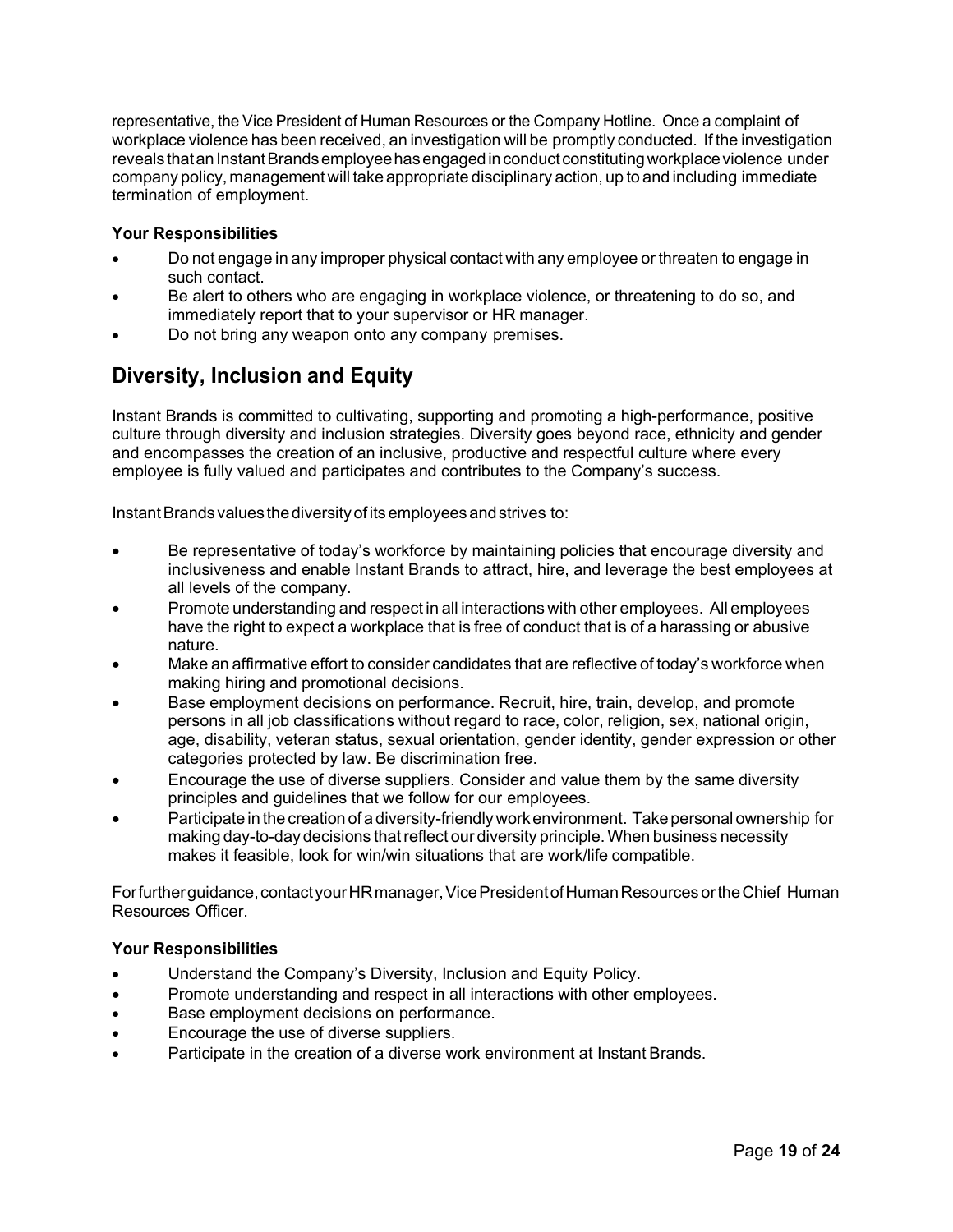# Conflicts of Interest

Our employees, officers and directors have an obligation to act in the best interest of Instant Brands. All employees, officers and directors should endeavor to avoid situations that present a potential and actual conflict between their interest and the interest of the company. A conflict of interest may arise when an employee takes an action or has an interest that may make it difficult for that person to perform his or her work objectively and effectively. Conflicts of interest may also arise when an employee (or his or her family members) receives improper personal benefits as a result of the employee's position in the company.

Conflicts of interest arise when the personal interests of an Instant Brands employee influence, or appear to influence, that employee's judgment or ability to act in Instant Brands' bestinterest. Instant Brands employees are prohibited from taking any action that would create a conflict of interest and should avoid even the appearance of a conflict of interest.

Specifically, without complying with the obligations below, no Instant Brands employee may hold a position with, or have substantial interest in, any business that conflicts with or might appear to conflict with, his/her work on behalf of Instant Brands. Likewise, without complying with the obligations below, no Instant Brands employee may conduct business with the company for personal benefit or for the benefit of a relative. This applies to any transaction or arrangement to which the company is a party in which the Instant Brands employee or his/her relative financially benefits.

Situations involving a conflict of interest may not always be obvious or easy to resolve. Before engaging in any activity that would be an actual or potential conflict of interest (and immediately upon the employee learning that his/her relative closer than a first cousin may engage or is engaging in any activity that may represent a conflict of interest for the employee), all relevant information must be disclosed in writing to your supervisor, for review by the Legal Department (legal@instantbrands.com). The Instant Brands employee cannot engage in any such activity without the Legal Department's approval.

In addition, "romantic" or sexual relationships between employees, or between an employee and a customer or vendor/supplier, may also constitute a conflict of interest. To avoid any such actual or potential conflict of interest, as well as potential complaints of favoritism or harassment, employees must promptly disclose to their supervisor any personal relationships that could be considered an actual or potential conflict of interest. To avoid any misunderstanding, there is a presumption of a conflict of interest where a romantic or sexual relationship exists between a supervisor/manager and a supervised/managed employee. In such circumstances, the supervisor/manager is required to immediately disclose the existence of the relationship to the Legal or Human Resources Departments. The Legal or Human Resources Department will evaluate the specific relationship and the individuals involved to determine whether an actual or potential conflict of interest exists and whether appropriate actions are required to eliminate or avoid an actual or potential conflict of interest.

#### Your Responsibilities

- Do not hold a position with, or financial interest in, another business that conflicts or appears to conflict with your duties or responsibility to Instant Brands. Given the potential for conflicts of interest, no Instant Brands employee is permitted to participate in or serve as a consultant to an Expert Network (or any similar organization).
- Do not conduct/transact company business with a relative unless it is approved by the Legal Department in advance. All employees must maintain independent judgment and high standards of conduct for honesty and fairness.
- Inform your supervisor or the Legal Department of any outside business position, employment, or consulting relationship (other than charitable, educational, or religious) that might be viewed as conflicting with your duties or responsibilities to the company.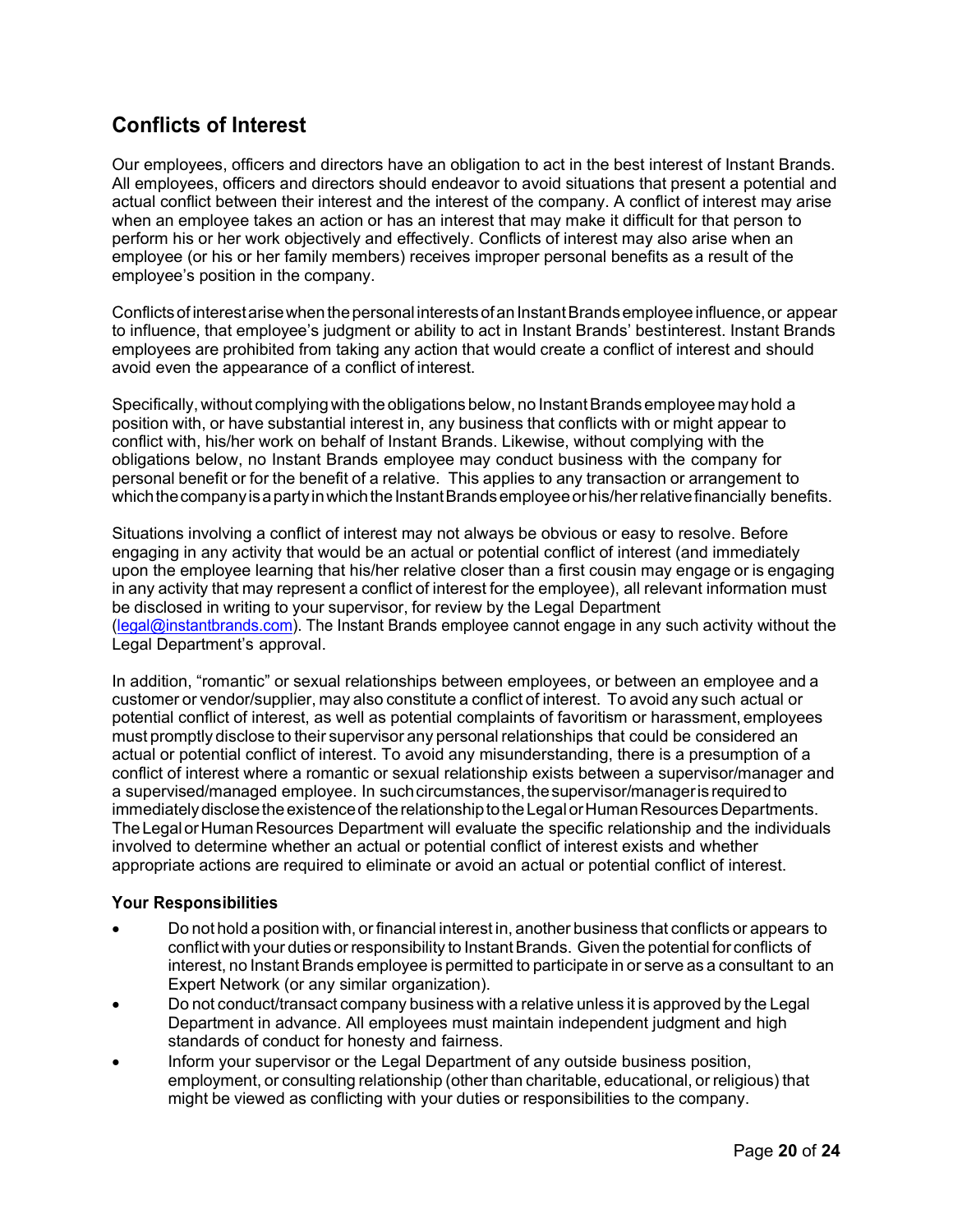- Disclose any substantial financial interest in or position that you or any relative (closer than a first cousin) have (including work as a consultant or advisor) with any competitor, supplier, customer, or other entity or person that has business dealings with Instant Brands.
- Disclose all relevant information to your supervisor or the Legal Department and obtain Legal Department approval before engaging in any activity that would be an actual or potential conflict of interest.
- Disclose all relevant information to your supervisor or the Legal Department immediately upon learning that your relative closer than a first cousin may engage or is engaging in any activity that may represent a conflict of interest for you.
- Disclose any romantic or sexual relationships as described above to your supervisor or the Legal or Human Resources Department.
- Report any violations of any of the foregoing conflict of interest obligations of which you become aware to your supervisor, the Legal Department or the Instant Brands Hotline.

# Outside Employment Activities

Instant Brands respects the privacy of every employee to conduct his/her personal affairs. However, a full-time employee's primary work obligation is to Instant Brands. Outside activities, such as a second job or self-employment, must be kept totally separate from employment with Instant Brands. No Instant Brands employee may run a personal business on Instant Brands time or using Instant Brands resources. Similarly, no Instant Brands employee can allow such outside activities to detract from his or her job performance or require such long hours that it adversely affects their physical or mental effectiveness.

Employees are prohibited from taking for themselves business opportunities that are discovered through the use of corporate property, information or position. No employee may use corporate property, information or position for personal gain, and no employee may compete with the company. Competing with the company may involve engaging in the same line of business as the company, or any situation where the employee takes away from the company opportunities for sales or purchases of products, services or interests.

 No Instant Brands employee can perform services for, or serve as an employee, consultant, officer or director, of any competitor, customer, supplier, or other entity or person that conducts business with Instant Brands, without first securing the approval of the Legal Department.

#### Your Responsibilities

- Do not use company time or resources for personal or outside business matters.
- Avoid work on behalf of any competitor, supplier, customer, or other entity or person that has business dealings with Instant Brands.
- Avoid any work that would require or create a risk that confidential information would be disclosed.
- Clear any potential conflicts involving outside activities or employment with the Legal Department.

# Accepting Gifts, Gratuities, and Payments

Instant Brands provides excellent products and services and we expect the same quality and service from our suppliers and other business partners (including prospective employees). Accordingly, any attempt to influence purchasing or selling decisions with gifts, gratuities, or payments to Instant Brands employees is strictly prohibited.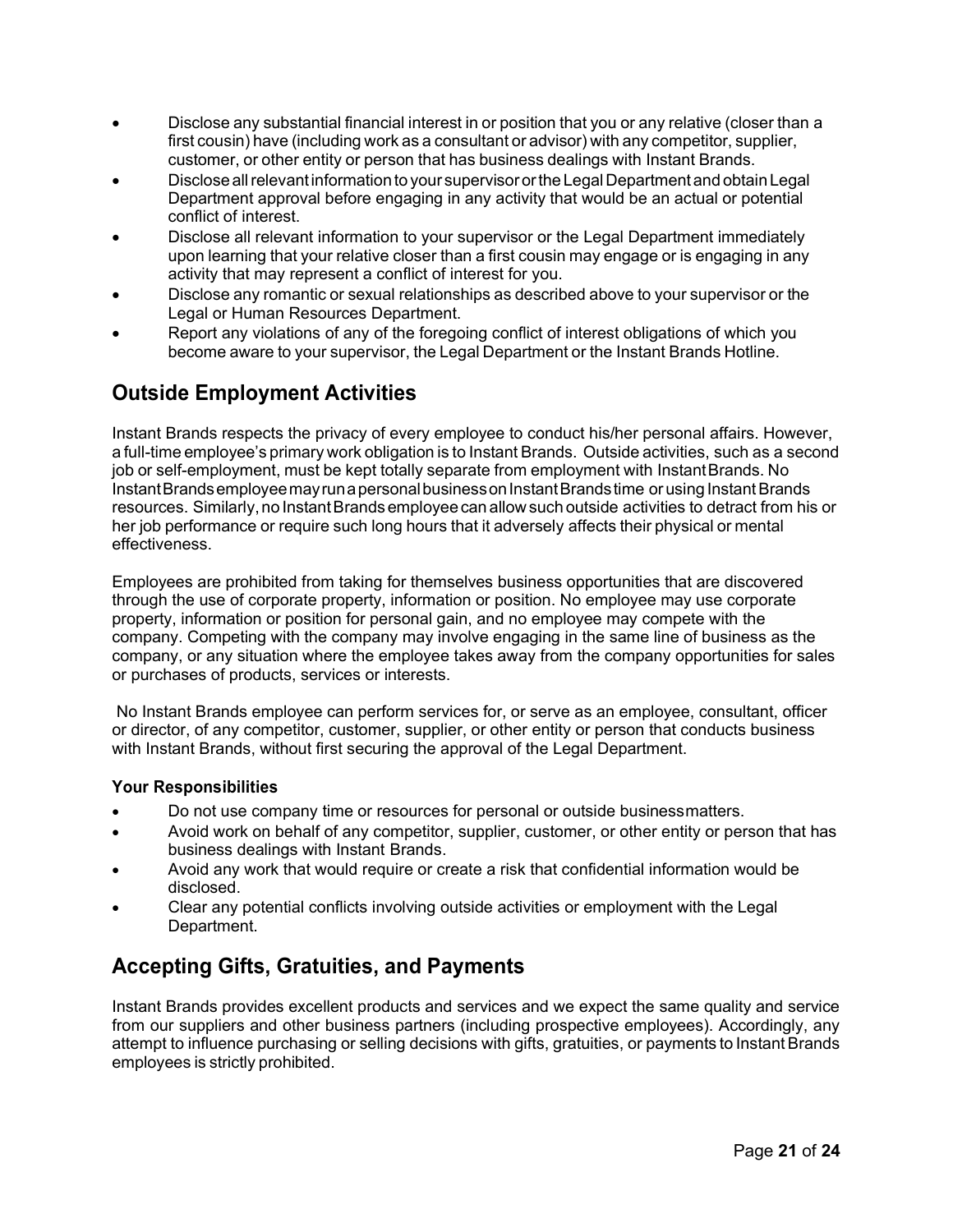Instant Brands employees CANNOT ACCEPT the following from any supplier, customer, other business partner, or anyone who wishes to do business with Instant Brands:

- Gifts of any kind (including, without limitation, gift cards) valued at more than \$50.
- Multiple gifts of any kind if the value of the gifts over a twelve-month period from a single provider exceeds \$50.
- Multiple gifts of any kind from all sources if the value of the gifts over a twelve-month period exceeds \$100.
- Contributions to an Instant Brands-sponsored event that exceed \$100.
- Discounts on any product or service not available to all employees.
- Loans of money, co-signature on a loan, or payment for personal cars or other property.

Given their especially sensitive role and its implications for the purpose of this policy, Purchasing Department personnel are not permitted to accept gifts of any kind (in other words, the amounts set forth in the first four items of the list above are deemed to be "\$0" for Purchasing Department personnel).

However, the company recognizes that token gifts and meals are courtesies often extended in the course of business dealings. Instant Brands employees (including Purchasing Department personnel) may not solicit, but MAY ACCEPT the following from suppliers, customers or other business partners:

- Refreshments or meals in the ordinary course of business, if infrequent and not lavish.
- Promotional or advertising items of nominal value that bear the supplier's, customer's or other business partner's name or logo and are commonly distributed.
- Tickets to sporting, theatrical, or cultural events, if infrequent and the cost is reasonable, and the recipient is accompanied by the supplier, customer, or other business partner.
- Recreational outings (e.g., a round of golf), provided such activities are infrequent, costs for entrance and incidentals are not excessive, Instant Brands employees are on their own time or have their supervisor's permission, and they are accompanied by the supplier, customer or other business partner.
- Complementary attendance to vendor-sponsored training or seminars, however, Instant Brands should pay all ancillary charges including travel and hotel.

An employee who receives a prohibited gift must return it. If that is not possible, the gift should be turned over to the employee's local HR department for donation to a charitable organization. The employee must inform his/her supervisor of this action and, if possible, advise the sender of the gift.

Any exceptions to these guidelines must be authorized in writing by the corporate officer to whom your function reports, in advance of the activity, and a copy of the authorization will be retained for your protection in your personnel file.

#### Your Responsibilities

- Never solicit or accept prohibited payments, gifts, or other favors from suppliers or other business partners, or those who wish to do business with Instant Brands.
- Return or politely decline any gift that exceeds \$50 in value.
- Clear any exceptions in advance with the corporate officer to whom your function reports.
- Never provide a prohibited payment, gift or other favor to a supplier, customer, or other business partner, or anyone who wishes to do business with Instant Brands.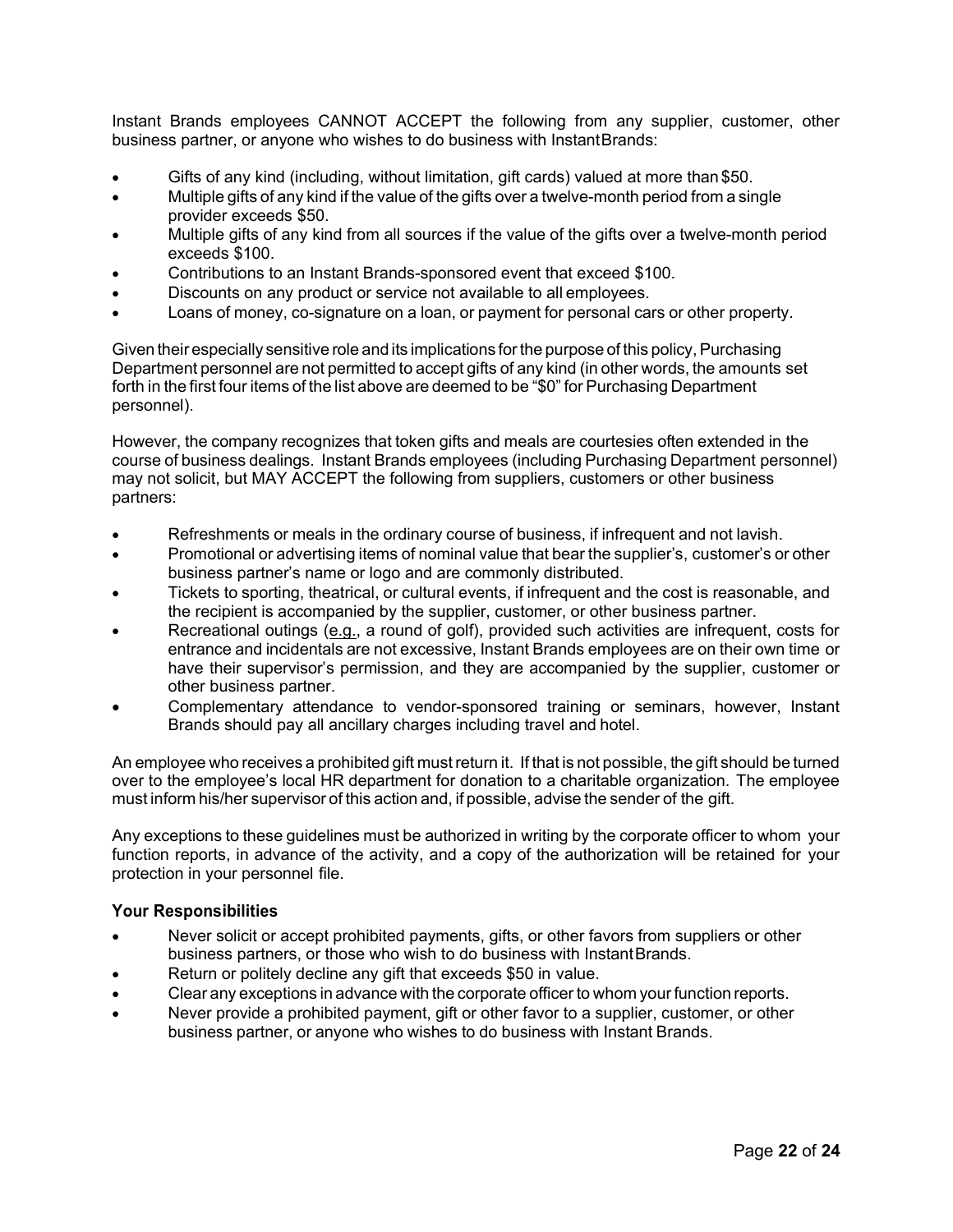# Property of Instant Brands

Instant Brands employees are responsible for protecting Instant Brands' owned and leased property and equipment. This extends not only to tangible assets such as money, physical materials, and real property, but also to intangible property such as technologies, computer programs, business plans, trade secrets, and other confidential or proprietary information of customers and suppliers. Reasonable precautions must be taken by every employee against theft, damage, or misuse of Instant Brands' property.

Generally, Instant Brands' property must not be used for any business or purpose other than for Instant Brands business. Employees should have no expectation of privacy in their use of Instant Brands' equipment or property. Employees must not borrow, give away, loan, sell, or otherwise dispose of Instant Brands' property—regardless of condition—without specific authorization. This includes the unauthorized use or duplication of computer software, whether developed by Instant Brands or purchased from an outside vendor (except for back-up and archival purposes). Any unauthorized use of Instant Brands' funds, equipment, or property could be considered theft or embezzlement.

#### Your Responsibilities

- Exercise appropriate care, custody, and control of company property (including supplies, equipment, facilities, files, documents, films, and electronically-recorded data or images).
- Do not use company equipment for personal use.
- Do not duplicate company software for personal use.
- Keep confidential information stored in its proper, secure environment when not being used.
- Suggest improvements for the maintenance or security of company property.
- Report any theft or misuse of company property to your supervisor, the Legal Department, or the Instant Brands Hotline.

# Prohibited Substances

To protect the safety of employees and Instant Brands' operations, the following are strictly prohibited:

- The use, sale, possession, manufacture, and dispensing of drugs or controlled substances that are not available over-the-counter or subject to employee's valid prescription while performing company business, while on company premises, or while in a company vehicle.
- Being under the influence of illegal drugs or substances while conducting company business or duties.
- The use of a legal drug that substantially impairs the employee's job performance or creates a safety risk.

The consumption of alcohol in any situation that might impair an employee's ability to perform assigned duties is also prohibited. Reporting to work under the influence of alcohol is forbidden. At no time may alcohol be consumed in Instant Brands facilities or vehicles. Alcohol may not be consumed, sold, or even possessed on company premises without specific authorization by an executive.

Instant Brands retains the right to conduct searches to assure compliance with its policy on prohibited substances, and to perform drug testing as appropriate. Controlled, prohibited, or illegal substances will be confiscated by Instant Brands where appropriate, and turned over to the authorities.

#### Your Responsibilities

Do not bring illegal drugs or alcohol onto Instant Brands property.